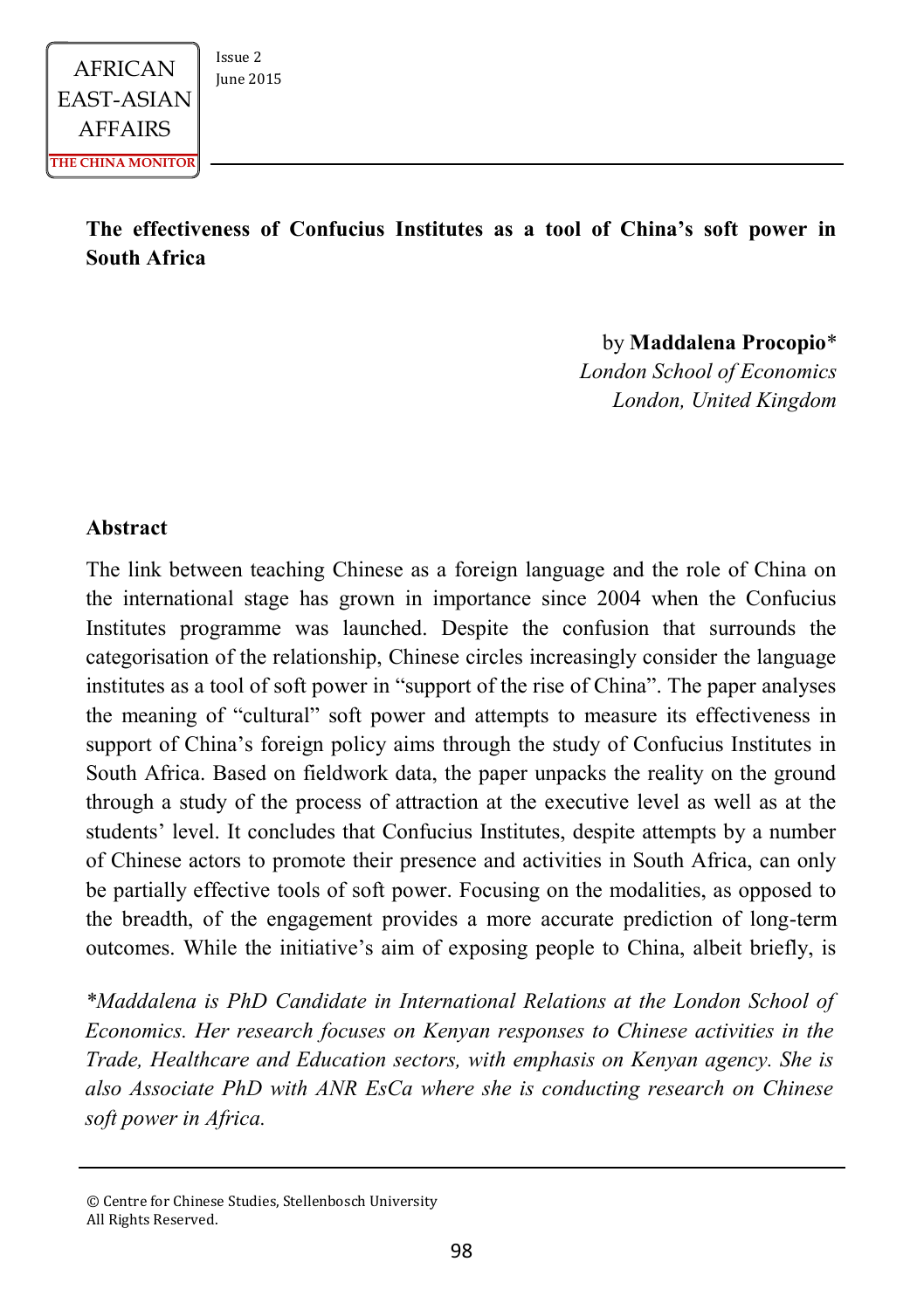> efficiently fulfilled, the project's ultimate aim to support China's rise is more dependent on the content of the interaction experience than is currently accounted for.

### **Introduction**

Since the late 1990s, the Teaching of Chinese as a Foreign Language (TCFL) has become an important tool of Chinese foreign policy, not merely to "popularise Chinese language and culture throughout the world", but mostly "to enhance the friendship and mutual understanding as well as the economic and cultural cooperation and exchanges between China and other countries around the world, and to elevate China's influence in the international community" (Ministry of Education of the People's Republic of China). From the 1980s onwards the economic development that led millions of Chinese out of poverty, together with the "Go Out" policies created in the late 1990s, made China look less alien in terms of business opportunities and more appealing in cultural terms. This stimulated increased demand for cultural exchanges, including language-driven ones (Chen, 2015).

The link between language and the role of China on the international stage became even stronger after 2004 when the project of Confucius Institutes<sup>1</sup> (CIs) was launched by the Hanban (China National Office for Teaching Chinese as a Foreign Language) with the aim of "meeting the demands of foreign Chinese learners and contributing to the development of multiculturalism and the building of a harmonious world" (Chinese Language Council International, Hanban). Born in the aftermath of Hu Jintao's (President of the People's Republic of China between 2002 and 2012) "peaceful rise" policy promotion (since 2003), the government-funded institutes are well-suited to the Chinese government's efforts to promote, through language and other tools of soft power (such as the media), a self-tailored image of China *vis-à-vis* not only the one that had long been shaped by others, but also the one damaged by practices of Chinese migrants overseas, uncontrolled by the state. Debates have raged over the type of image promoted and the modalities of promotion, with some arguing that a propaganda-based approach is adopted. This

<sup>©</sup> Centre for Chinese Studies, Stellenbosch University All Rights Reserved.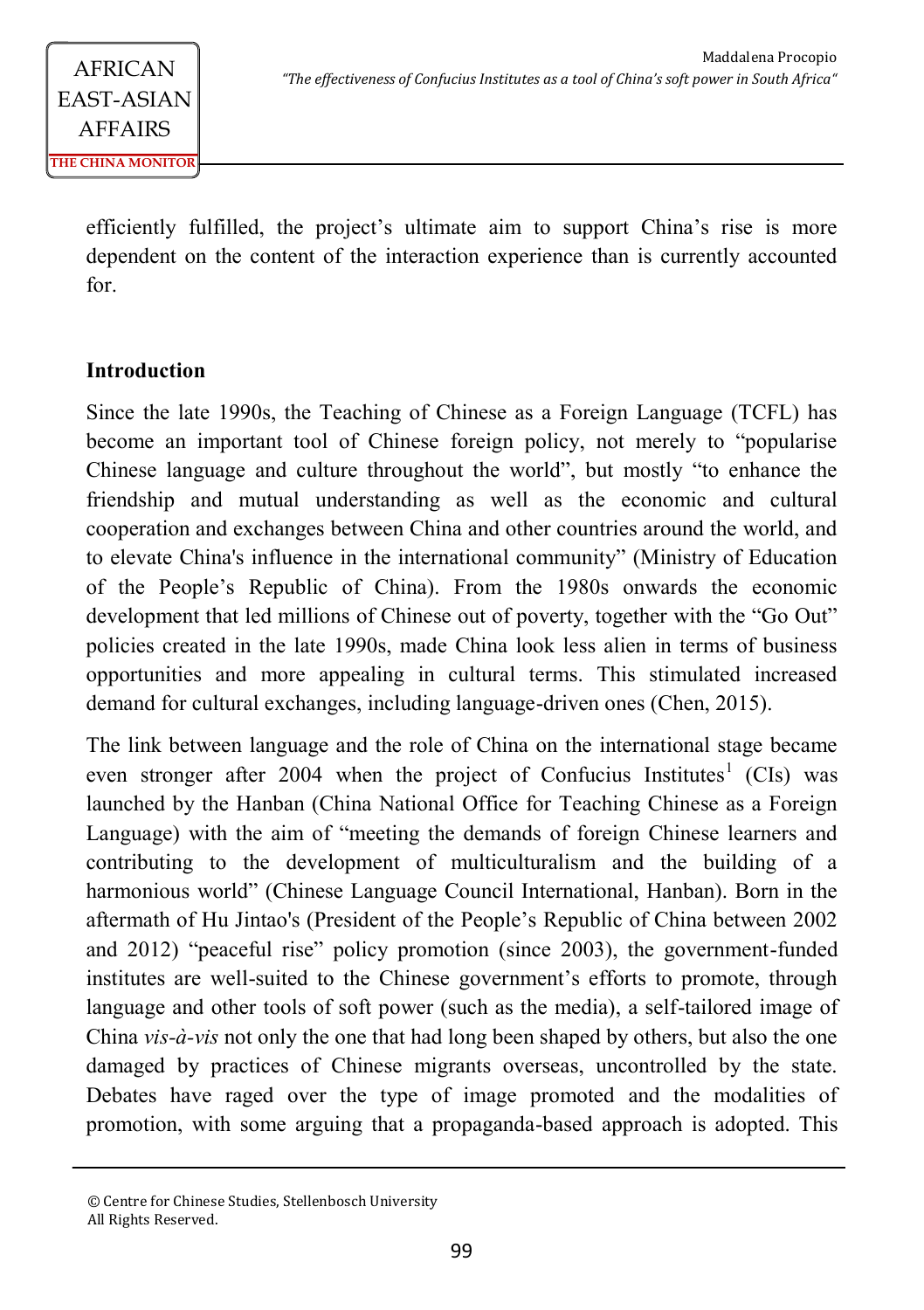

criticism has only recently started to be grounded upon empirically based studies (Hartig 2010, 2012, 2014) as opposed to studies based on generalised definitions.

The question that this paper attempts to answer is the extent to which Confucius Institutes are *effective* tools of China's soft power. Ten years after their establishment it is still not clear whether they are fulfilling the initial foreign policy aims they were associated with, namely to spread language and culture overseas, support multiculturalism and a harmonious world and, through this, support China's rise. The analysis below takes into consideration the numerical indicators used to measure effectiveness and unpacks them in a qualitative fashion to explain the CIs' role and their success as tools of foreign policy. The paper first explores the link between teaching Chinese as a foreign language and the role of China on the international stage, including the birth of the Confucius Institutes' initiative and the foreign policy aims it was associated with. Then it elaborates in more detail on the link between Confucius Institutes and soft power, providing a brief overview of the Chinese understanding of this link and its evolution. It then discusses findings with particular reference to the case of South Africa. Despite the general nature of the argument, its articulation is based on an understanding of the subject through the specific lens of the case study. As a consequence, a number of propositions may not hold in other contexts. This is the reason why the paper emphasises the importance of context analysis.

The findings of the case study are based upon two field trips to South Africa between 2012 and 2014. Interviews were carried out with the executive, namely CI/CC managers (including the Chinese and local directors) and teachers, where possible. Although a limited number are cited in the text, interviews were conducted with at least one manager per CI/CC, and in most cases with more than one. The findings concerning students' perceptions are not based on systematic interviews but on information gathered through the executive. This is a limitation of the study that was dictated by logistical constraints. It could and should be overcome with further research.

The case study is not used as a means of making generalisations but as an

<sup>©</sup> Centre for Chinese Studies, Stellenbosch University All Rights Reserved.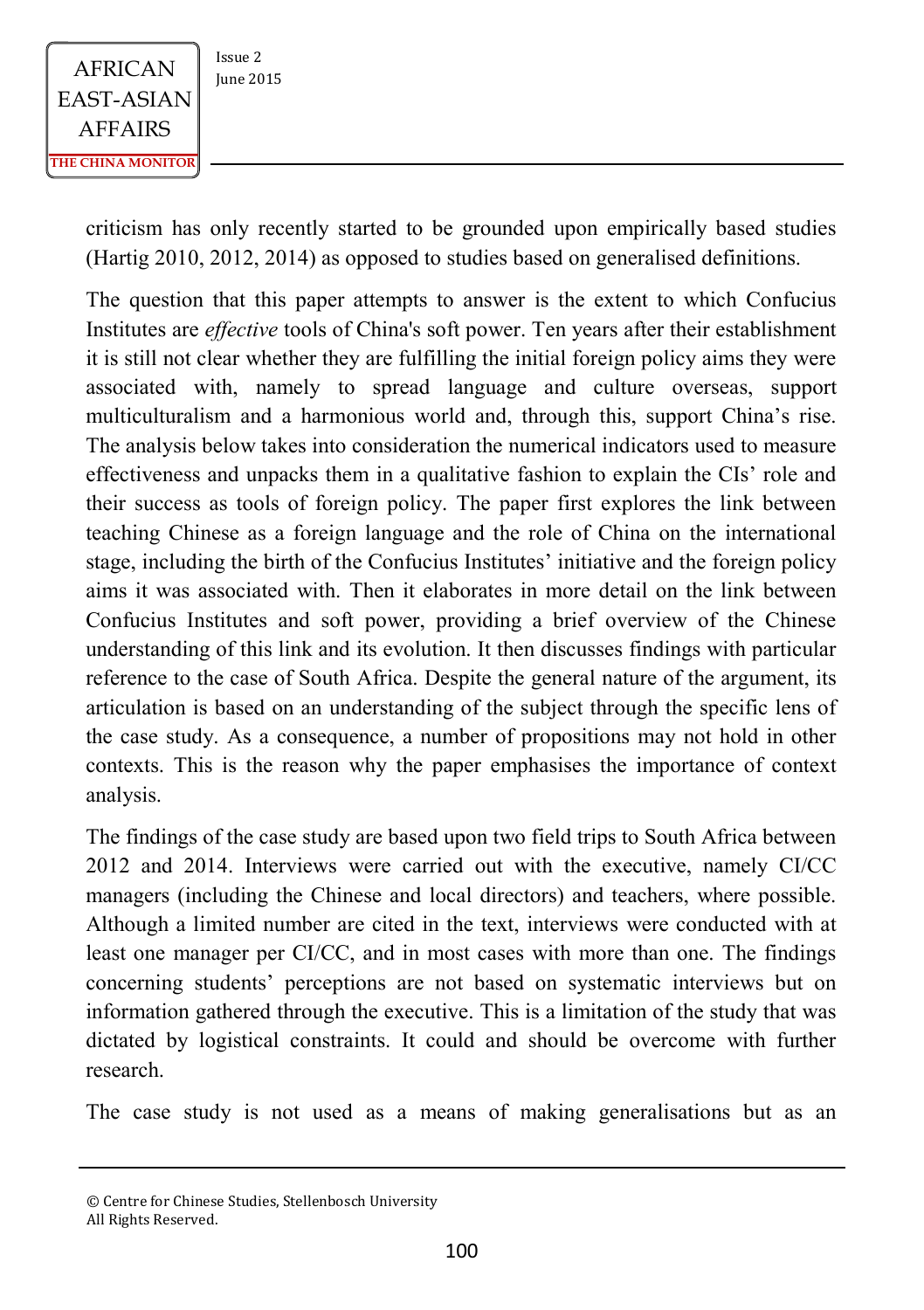empirically grounded example upon which the argument is constructed, with an awareness that more such cases are needed to be able to draw generalised conclusions or comparisons. The expansion of CIs in Africa is often considered more peculiar than in other regions due to the absence of Chinese language centres prior to the establishment of CIs and due to the arguably enhanced power asymmetry between any given country and China. South Africa was selected as a potentially significant case due to its hosting the highest number of CIs on the continent. While the argument below attempts to downplay the importance of numerical indicators as opposed to a qualitative reading of the phenomenon, the presence of a higher number of CIs was deemed important as a first logical selection to be able to provide a more comprehensive picture.

### **Language teaching and foreign policy**

In the 1950s and 1960s TCFL "started to serve China's foreign diplomacy and build up international relations, mainly working with socialist countries and the Third World" (Yang X., 2010:91). The first teachers sent abroad to teach the Chinese language left in 1952 and the first language textbook to be taught abroad was published in 1958 by Beijing University. In the meantime, in China, Tsinghua University was the first, in 1951, to start a language course to teach Chinese to foreigners (Zhao and Huang, 2010:130). The period from the 1950s through to the 1970s was characterised by the promotion of revolutionary ideals at home and abroad and only limited openness towards the outside world. With Deng Xiaoping's (leader of the People's Republic of China from 1978 to 1992) economic reforms, which started in the late 1970s, China started focusing on domestic economic and industrial modernisation while slowly opening up. In the late 1970s and early 1980s the first significant numbers of foreigners started to study Chinese in China.

In 1987 the Hanban was established as an office affiliated with the Ministry of Education with the aim of "meeting the demands of foreign Chinese learners and contributing to the development of multiculturalism and the building of a harmonious world" (Chinese Language Council International, Hanban). The spectacular economic development witnessed throughout the 1980s within China

<sup>©</sup> Centre for Chinese Studies, Stellenbosch University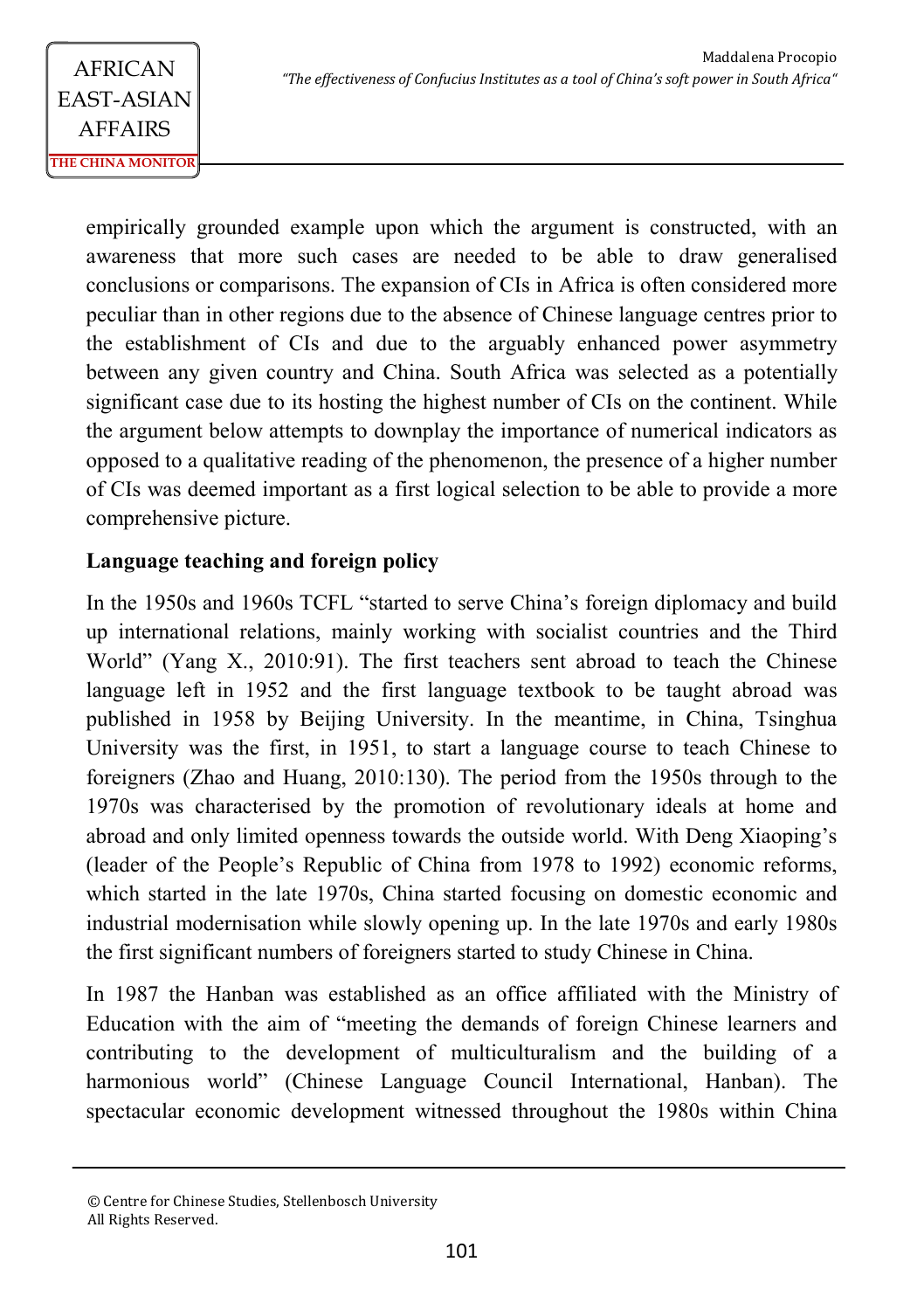$AFRICAN$   $\begin{array}{|c|c|} \n \hline \n \text{Issue 2} & \n \text{Iunie 2015} \n \end{array}$ EAST-ASIAN AFFAIRS **THE CHINA MONITOR**

increased its confidence not only domestically but also on the international stage. With the rise to power of Hu Jintao in the early 2000s, the new ideal of a harmonious society started shaping Chinese ideology domestically, and its foreign policy equivalent became the promotion of China's peaceful rise/development. In January 2006, Hu Jintao told the Central Foreign Affairs Leadership Group that the increase in China's international reputation and status "will have to be demonstrated in hard power as the economy, science and technology, and defence, as well as in soft power such as culture" (Li and Luo, 2013: 31). Along these lines, according to the Chinese Ministry of Education (2010):

"*Teaching Chinese as a Foreign Language (TCFL) is an integral part of China's reform and opening up drive. To promote TCFL is of strategic significance to popularise the Chinese language and culture throughout the world, to enhance the friendship and mutual understanding as well as the economic and cultural cooperation and exchanges between China and other countries around the world, and to elevate China's influence in the international community*".

The Confucius Institutes project, founded in 2004, originated and grew in this domestic and foreign policy context. Although CIs are referred to as non-profit public educational institutions (Chinese Language Council International, Hanban) they are governed by the Hanban, a body jointly run by 12 different ministries and commissions, which are, in turn, regulated by the State Council, an institution that is led by the Chinese Communist Party (CCP). The Hanban has overall control of an area of Chinese education that includes not only Confucius Institutes, but also policies and development plans concerning Chinese language learning overseas, the development of language teaching material, teachers' training and dispatch, and Chinese Language examinations. CIs currently constitute a great share of TCFL and are strictly linked to China's political agenda as part of China's objectives for national development. The Chinese Confucius Institutes Online website reports that by the end of 2013, more than 400 Confucius Institutes and more than 600 Confucius Classrooms had been established. This stunning expansion provides a fertile ground for questions concerning, in particular, the effectiveness of these institutes in their contribution to China's foreign policy aims.

<sup>©</sup> Centre for Chinese Studies, Stellenbosch University All Rights Reserved.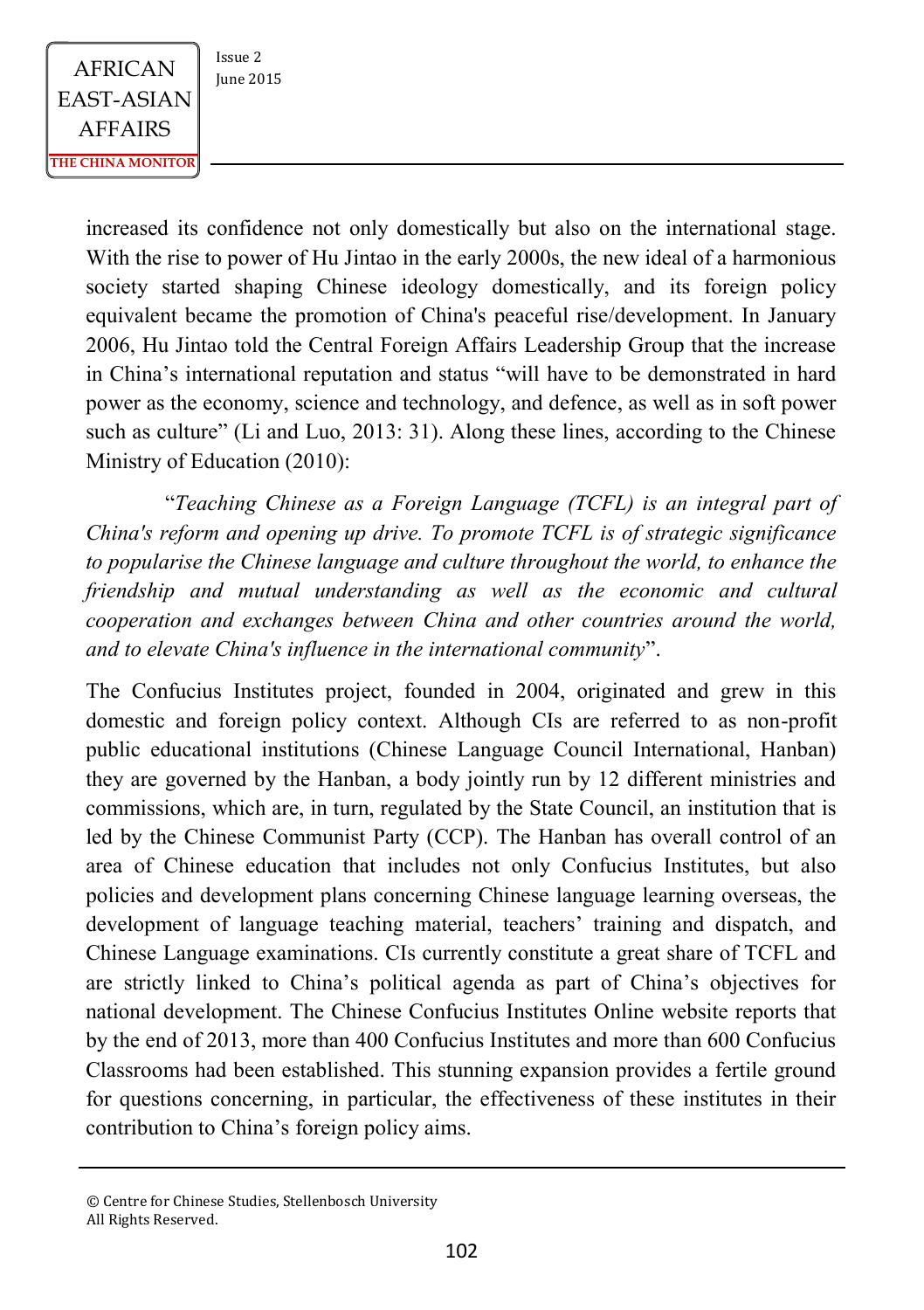In the case of Africa, King (2013) reports that "from 1954 up to 2003, there had already been some 150 teachers sent to teach Chinese in 15 African countries". He continues, stating that "even if there are in 2013 more teachers present in one year now than there were in total over a period of 50 years, the aspiration for them to play a crucial role in China's co-operation more generally was already present, but in a less structured way" (King, 2013: 47). The "structured way" he refers to was introduced in Sino-African relations – not only in education but more generally in all areas of co-operation, exchange and interaction  $-$  in 2000 with the first Forum on China-Africa Cooperation (FOCAC). The Forum institutionalised the foreign policies of China and African countries towards each other and guaranteed continuity of engagement in areas as diverse as education, healthcare, and security.

|  |  |  |  |  |  |  |  |  |  |  |  |  | The first Confucius Institute in Africa was set up in 2005 at the University of |  |
|--|--|--|--|--|--|--|--|--|--|--|--|--|---------------------------------------------------------------------------------|--|
|--|--|--|--|--|--|--|--|--|--|--|--|--|---------------------------------------------------------------------------------|--|

|                  |      | Table 1. Confucius Institutes and Confucius Classrooms                    | aggregate |  |  |  |  |  |  |
|------------------|------|---------------------------------------------------------------------------|-----------|--|--|--|--|--|--|
| distribution     |      |                                                                           |           |  |  |  |  |  |  |
|                  | 2012 | 2013                                                                      | 2015*     |  |  |  |  |  |  |
|                  |      |                                                                           |           |  |  |  |  |  |  |
| North<br>America | 80   | 491                                                                       | 485       |  |  |  |  |  |  |
| (USA and Canada) |      |                                                                           |           |  |  |  |  |  |  |
| Europe           | 106  | 298                                                                       | 302       |  |  |  |  |  |  |
| Asia             | 83   | 143                                                                       | 147       |  |  |  |  |  |  |
| Oceania          | 12   | 65                                                                        | 66        |  |  |  |  |  |  |
| Africa           | 22   | 45                                                                        | 48        |  |  |  |  |  |  |
| Latin America    | 21   | 42                                                                        | 43        |  |  |  |  |  |  |
|                  |      | Data gathered by the author between 2012 and 2015, based on the Confucius |           |  |  |  |  |  |  |

Institutes official website<sup>4</sup>.

\* to the date the article was submitted, June 2015.

<sup>©</sup> Centre for Chinese Studies, Stellenbosch University All Rights Reserved.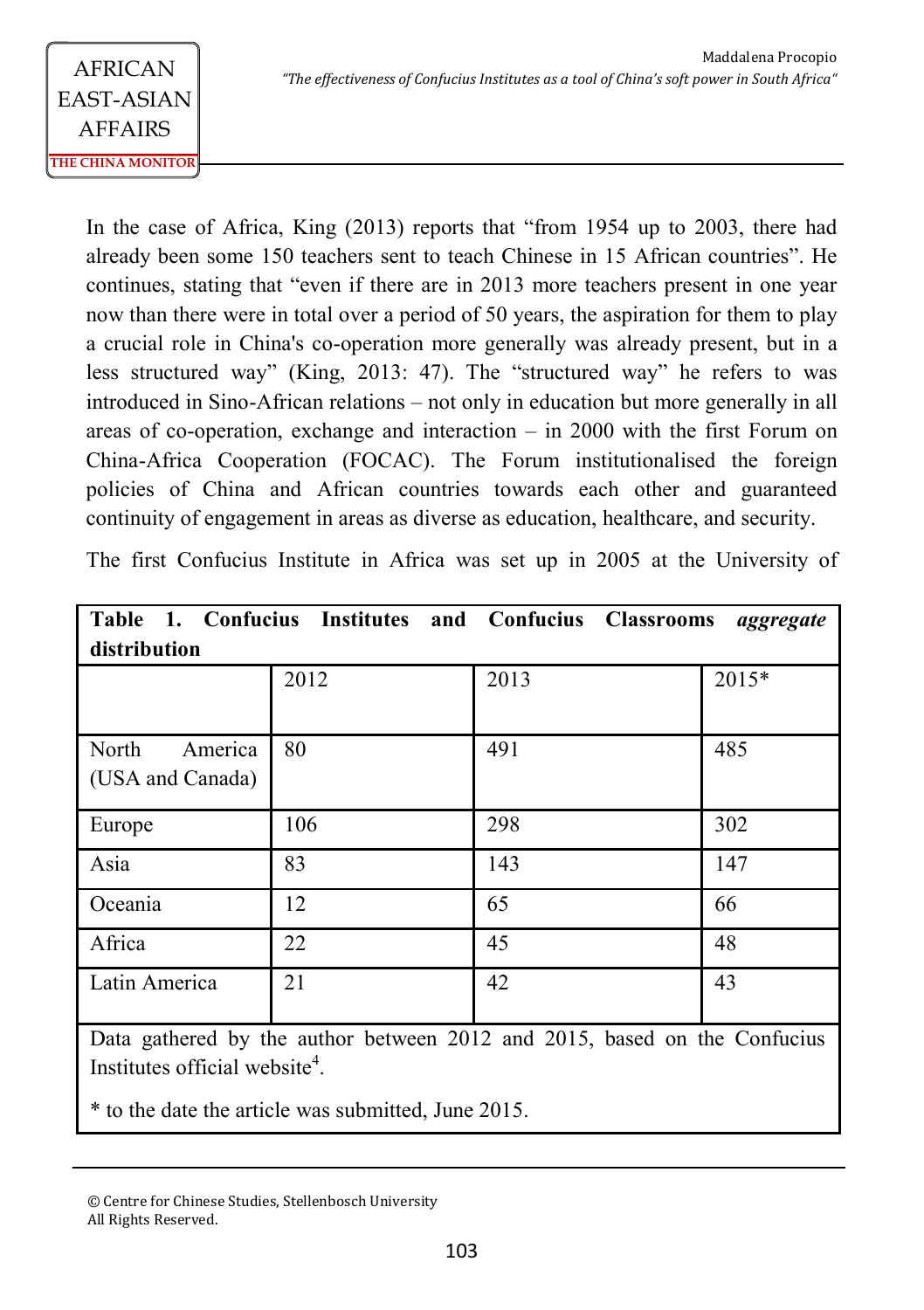

Nairobi. The establishment and management of Confucius Institutes became part of FOCAC's triennial commitments under the section named "Cooperation in the field of development " together with other areas such as medical cooperation, environmental protection, and tourism, to name a few. Educational and cultural cooperation also included human resources development, science and technology transfer, cultural and people-to-people exchanges and cooperation, and exchanges between academia and think-tanks. Within Africa there are currently 30 (16 in 2012) countries that host Confucius Institutes. South Africa has set up one Confucius Classroom and four Confucius Institutes<sup>2</sup>, the highest number of institutes in one single country in Africa, followed by Kenya and Ethiopia with four institutes each, Tanzania with three, Egypt, Morocco and Nigeria with two institutes per country and twenty-three other countries with one institute each<sup>3</sup>. The number continues to increase, although in Africa the total is still relatively small compared to the total number of CIs/CCs set up in North America (USA and Canada) or Europe, respectively 485 and 302 in 2015.

### **Confucius Institutes and "cultural " soft power**

Despite the fact that language teaching has reportedly become a tool of foreign policy, the link between Confucius Institutes and soft power is not, for many, readily evident. Debates have raged – and still do – over the ultimate aims of this project. Arguments for and against the institutes range from describing them as language institutes with no particular political connotation to presenting them as instruments of propaganda. What is interesting to note is an apparent lack of coordinated understanding even within the decision making organs in China of what these institutes are, what "culture " is, what aspects of it should be promoted abroad and what other sources of power become intertwined with cultural promotion. Clarifying these elements is a necessary analytical step for the evaluation of effectiveness, inasmuch as effectiveness is related to objectives and objectives are related to the way the initiative is conceived.

### **Understandings of the role of CIs**

As mentioned above, in 2006 Hu Jintao highlighted that China's rise should be based on hard and soft power, such as culture (Li and Luo, 2013: 31). Five years later, Mrs

<sup>©</sup> Centre for Chinese Studies, Stellenbosch University All Rights Reserved.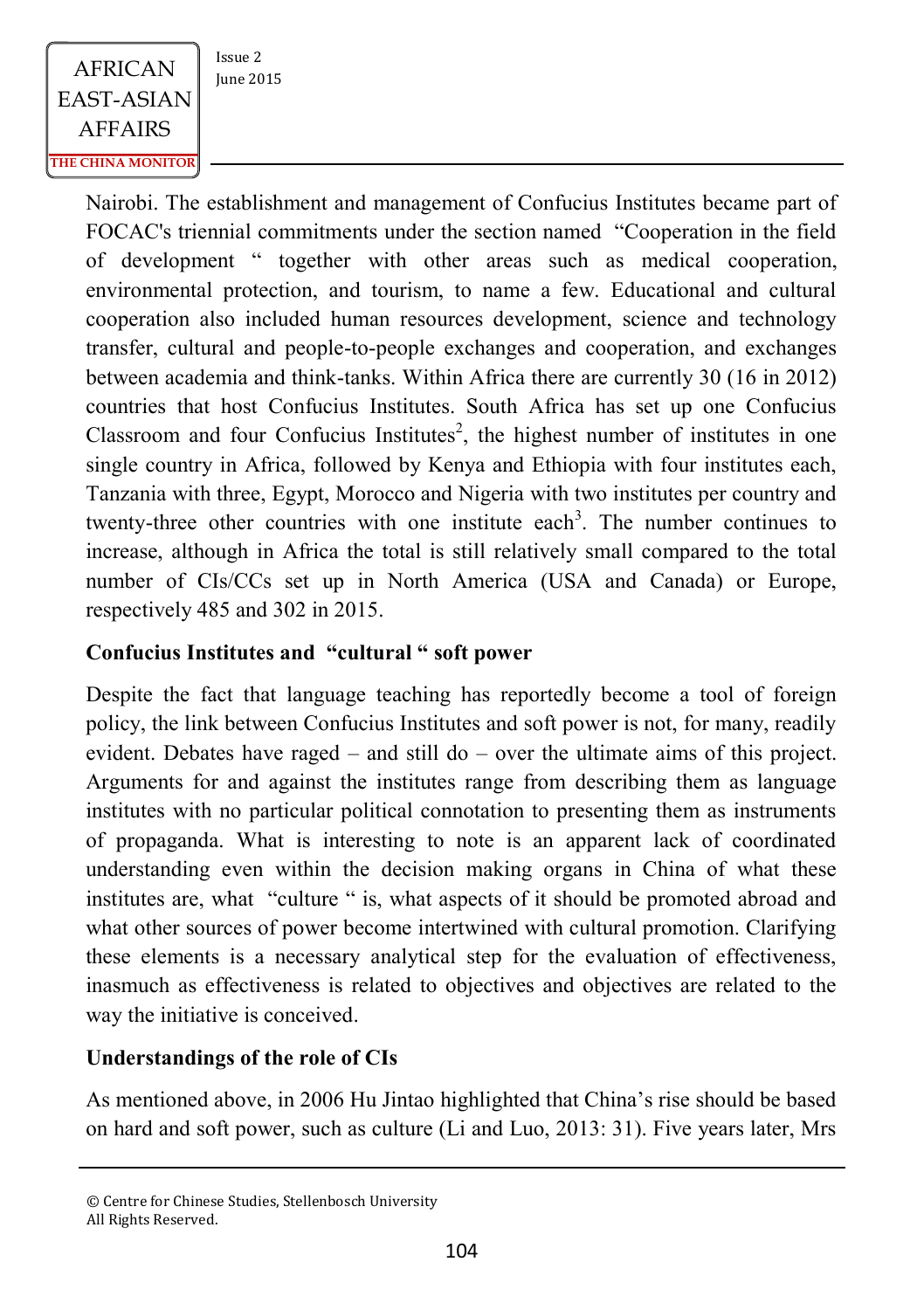Xu Lin, the Director-General of Hanban and Chief Executive of the CI Headquarters, declared that not only did culture and soft power belong to two distinct spheres, but also that Confucius Institutes had nothing to do with soft power or politics. She stated that:

*"The CI has nothing to do with soft power. The Chinese culture is still a weak culture. So we go international in fact just to increase real face-to-face communication between Chinese and foreign cultures. I am against the term soft power. The CI has nothing to do with soft power. Indeed we go international in order actively to reflect and refresh our culture rather than export it. The purpose for CIs to go international is to let more foreigners know more about China. The most important thing is that CIs provide a platform without any distance to increase face-to-face real communication between Chinese and foreign cultures. There is no ideological element in the CI; it is completely cultural. Therefore the CI can't be called a kind of Mao Zedong Institute; it has nothing to do with politics".* (Xu Lin, 2011).

This statement raised a few questions, in particular as regards to what culture is, what aspects of it should be promoted and if it can be fully detached from politics. To add complexity to the Chinese understanding of the institutes, and the connection between culture and soft power, in 2014 Peking University launched a centre dedicated to soft power, to help the government spread Chinese culture and values abroad. The Minister of Culture, Cai Wu, stated at the launch that:

*"cultural soft power is beginning to offer strong support for the rise of China. The country must enhance its cultural strength in order to dominate the global contest for soft power"* (Ma, 2014).

The implication of this statement is not only that culture and soft power are strongly related to each other, but also that they are supporting China's international relations agenda. However, it remains unclear how this support is measured. In turn, if Confucius Institutes are acknowledged to be a tool of support for the government in spreading Chinese culture, then Minister Cai Wu's statement contradicts King's thinking that CIs "have altogether a more modest ambition than global competition

<sup>©</sup> Centre for Chinese Studies, Stellenbosch University All Rights Reserved.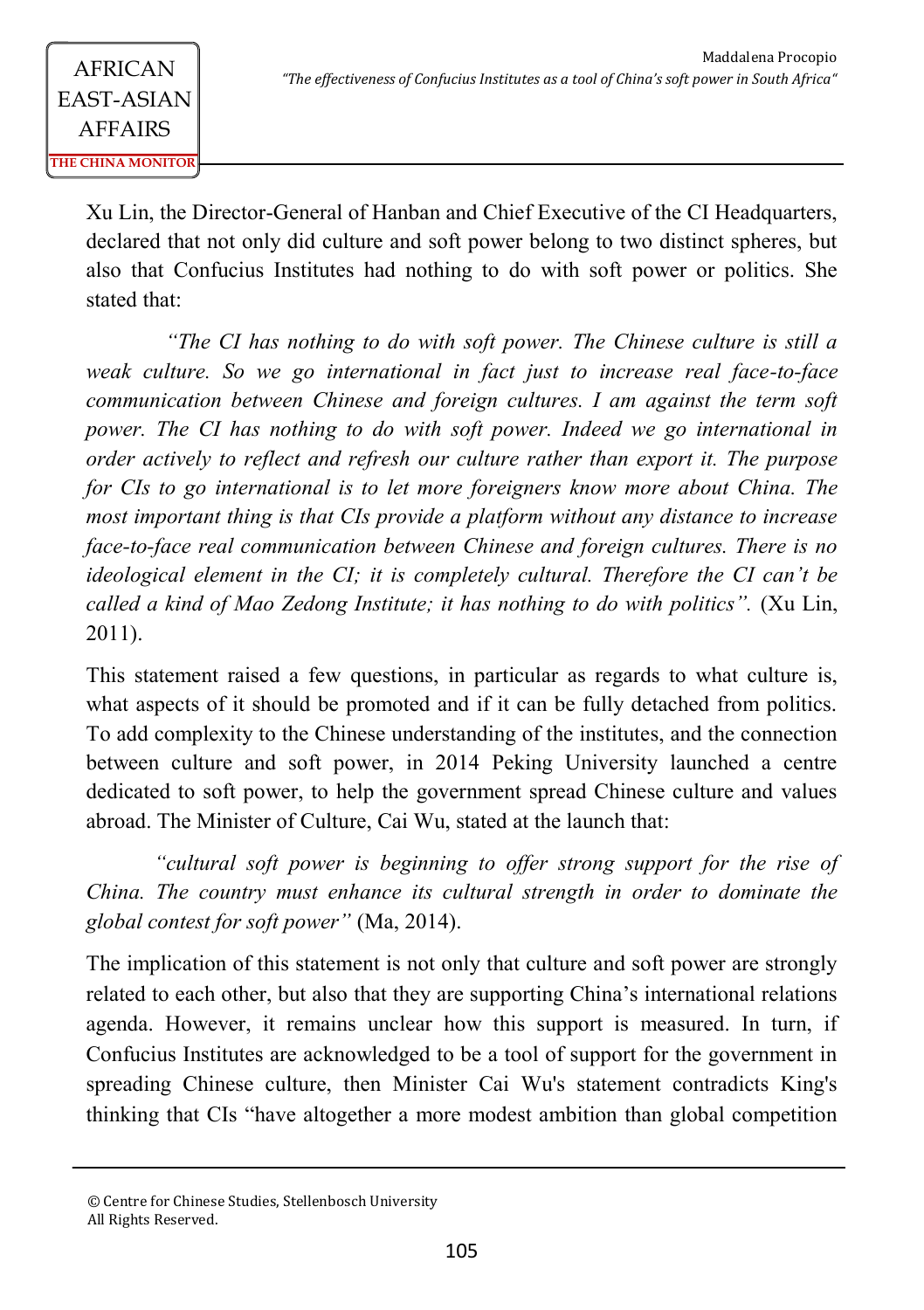

for influence with the West" (King, 2013: 178).

#### **The culture of CIs and the link to politics**

The emphasis on "cultural" soft power brings us back to the discussion over what culture is, the extent to which it can be detached from politics – which is what the "cultural" attribute to soft power seems to be distancing itself from – and what parts of it should be promoted. The culture the Chinese government seeks to promote overseas generally revolves around traditional artistic expressions (calligraphy, medicine, martial arts and so forth), exchanges and business (Lo and Pan, 2014:11). Confucius as an ambassador of Chinese language and culture is not used to teach about Confucianism; indeed, as Lo and Pan suggest, he is barely utilised to teach about the contemporary meanings associated with Confucius' teachings – only "ideals of harmony, peace, stability and orderliness" (2014: 11). It is mostly used as an emblem of literary excellence. Mrs Xu Lin in 2011 stated that:

*"All over the world, if someone has any culture at all, they know that China had someone named "Confucius ". Thus, all over the world, Confucius is recognised as an educator, a thinker and a philosopher. Also, he was a philosopher over 2560 years ago. So if we call this the Confucius Institute, foreigners will all immediately know that this is a cultural brand of China. It's because it's called the Confucius Institute that it was like it was given wings to fly very fast because many people are fans of this name".*

Leaving aside the assumption that Confucius is really that well known worldwide, it is important to emphasise that the decision to focus on a few specific elements of Confucianism and the failure of the institutes to expose students to the breadth and depth of traditional Chinese culture or contemporary creations, is an example of how culture is forced onto restricted and simplistic notions of identity. Some argue that this is due to the difficulty, even for Chinese students, of understanding such elaborate cultural expressions, but it is also possible to argue that a given culture is often a reflection of political dynamics, and simplifying it downplays the importance of politics. Notwithstanding this, it would be an exaggeration to argue that this limitation equates to propaganda, like many fear, but it is sensible to think of it as a

<sup>©</sup> Centre for Chinese Studies, Stellenbosch University All Rights Reserved.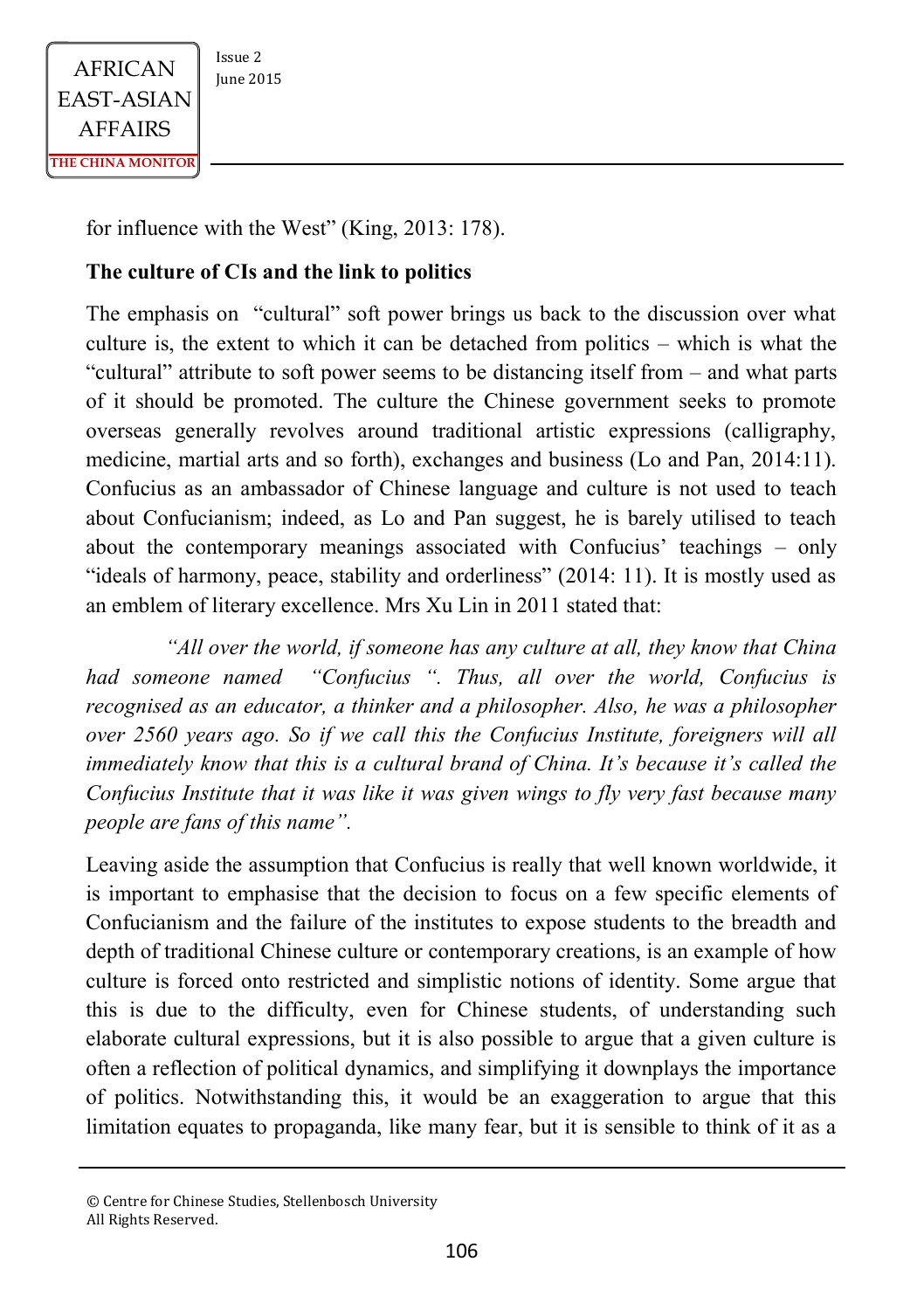form of censorship. Yang suggests that:

"*there appears to be little factual support for the accusation for improper influence over teaching and research of CIs. The CI headquarters in Beijing does not dictate the curricular design of a language or cultural program. The teaching materials provided by Beijing have been designed to facilitate pedagogical needs and are not intended for propaganda purposes. The headquarters cannot control the contents of lecture series or the design of a festival program*". (Yang, R. 2010: 237- 238).

But Hartig points out that "normally CIs tend to stay on the safe side by not engaging too much with "sensitive " issues" (2014:57). This self-censorship, which involves both a limited portrayal of Confucius – a portrayal that avoids emphasising the negative attributes with which he was associated during Maoism – and a consensual avoidance of "sensitive" issues at the ground level, is based upon the invocation of traditional values that intend to "soften the social impact of economic development on the citizenry at large" (Guo, 2008:8), domestically and internationally. Culture and politics are then more intertwined than it is at times suggested and the fast-paced economic development seems to enhance their amalgamation.

### **Other power sources**

The economy-oriented attraction China exercises leads to the argument that it is the asymmetry in power relations that underpins the attractive qualities Nye asserts are part and parcel of soft power. Following on from Huntington's sobering rejoinder that soft power is dependent upon hard power, culture and ideology "become attractive when they are seen as rooted in material success and influence" (1996:92). Only the increase of hard power produces enhanced self-confidence and the belief in one's own cultural superiority, which in turn triggers an increase in its attractiveness to other people (Huntington, 1996:92). As it is no exception to this, in order to implement its soft power strategy, China leans on its hard economic power, namely trade, investment and its very economic development model, to raise the interest that underpins the increasingly diffused use of cultural means.

<sup>©</sup> Centre for Chinese Studies, Stellenbosch University All Rights Reserved.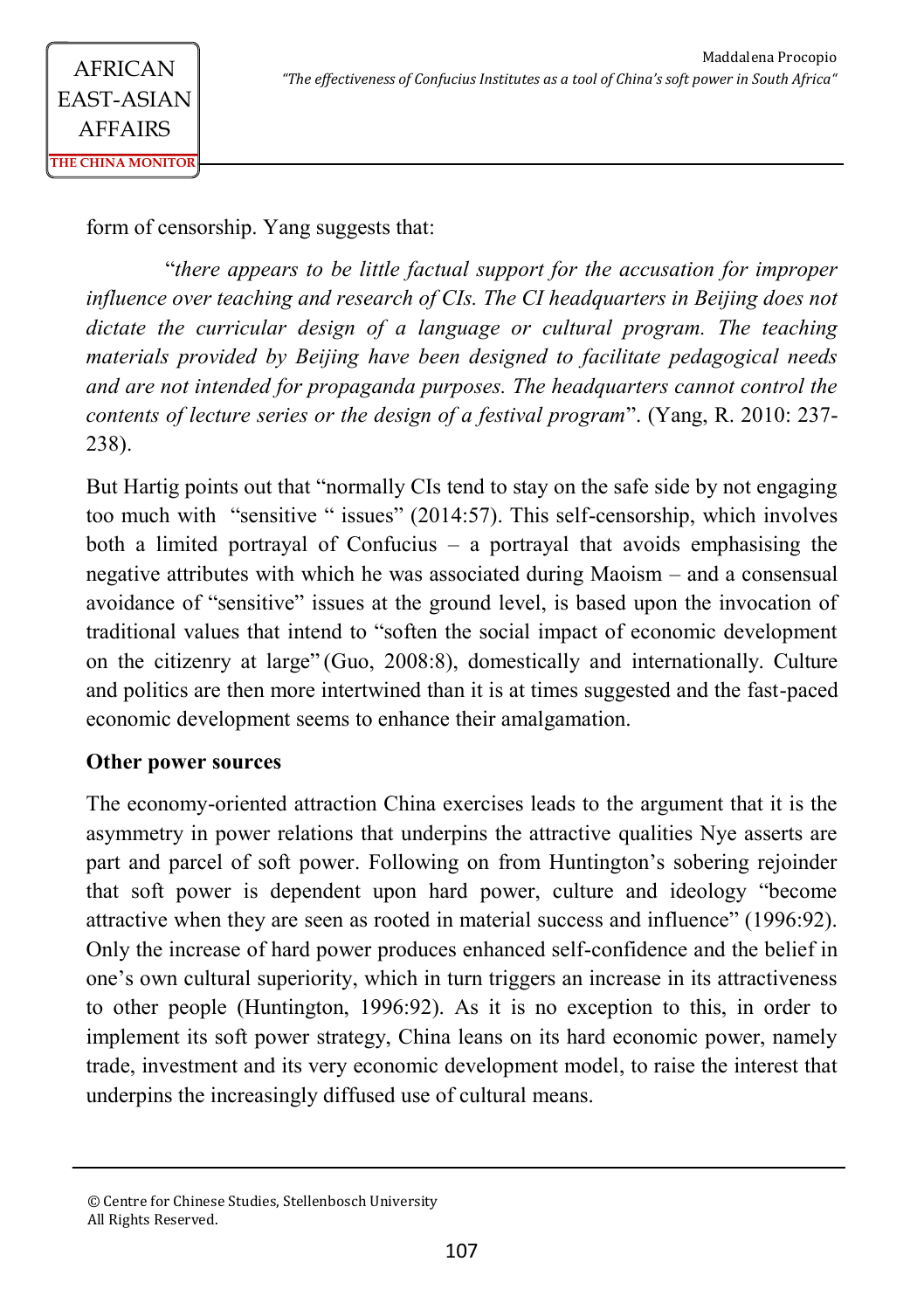$AFRICAN$   $\begin{array}{|c|c|} \n \hline \n \text{Issue 2} & \n \text{Iunie 2015} \n \end{array}$ EAST-ASIAN AFFAIRS **THE CHINA MONITOR**

Especially in the African context the appeal towards China is more focused on China's contemporary development achievements and the material accoutrements this allows, *vis-à-vis* the industrialised North, for whom the appeal of the Chinese way of life is also largely based on a more romanticised depiction of Chinese culture and its historical artefacts, though also on a crass desire to understand and exploit its proverbial "one billion consumers ". However, in African contexts, the role played by Chinese culture in the sense of the arts seems to be minimal in exerting attraction. It can, though, be a complement to the main sources of soft power, in other words, economic assets. According to Lo and Pan this is problematic. They suggest that:

*"if foreigners are attracted to learn Chinese language and culture for economic purposes, then any downturn in Chinese economic development would inevitably dampen its cultural attractiveness".* (Lo and Pan, 2014: 15-16; Gil 2008; Barr 2011).

On top of this, the fact that beyond economic attraction, only simplistic and limited notions of cultural identity are shared with foreigners seems to reduce China's possibilities of having an impact in the long term.

### **Measuring effectiveness**

Effectiveness is the degree to which something is successful in producing a desired result. The ultimate desired result of Chinese soft power is to offer strong support for the rise of China. Support for the rise of China comes from different directions, but winning hearts and minds (soft power) has become a significant one and the promotion of language and culture has increasingly been recognised as an aspect of soft power in Chinese circles. CIs, by being mandated to promote Chinese language and culture overseas, are expected to contribute to providing support for the rise of China. But how to measure whether the support provided is effective? While the *breadth* of Confucius Institutes' diffusion is widely understood and often considered an appropriate measure of China's success in exerting attraction, focusing on the *depth* of such diffusion is less common, despite the relative advantage that an understanding of how much of China is appreciated can produce in the long term and for policy purposes.

<sup>©</sup> Centre for Chinese Studies, Stellenbosch University All Rights Reserved.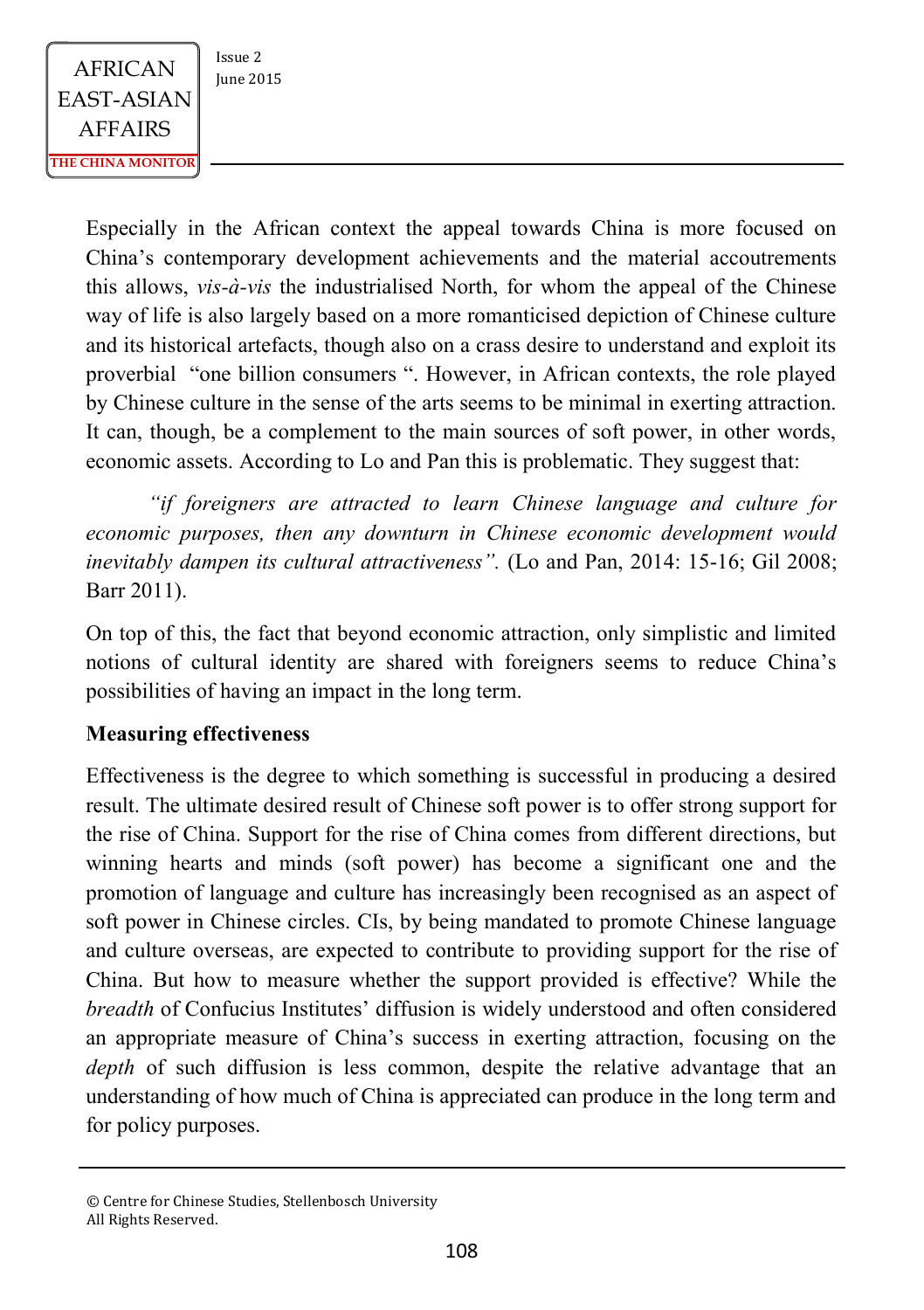The breadth of CIs diffusion indicates that they have boomed in the US and Europe. It also indicates that within Africa, South Africa has the highest number and that they keep increasing worldwide. However, it does not provide satisfactory answers as to the logic behind the establishment or the negotiations between demand and supply sides, which seem fundamental elements in establishing whether and how, as tools of soft power, they contribute to China's rise. It is thus necessary to turn to a more qualitative approach to be able to answer these questions. King highlights that the quantification of targets, "the number game" puts China under great pressure to continue to increase the long- and short-term training awards, almost as if the mere numbers correspond to "development" (King, 2013:205-206). Moreover, as Lo and Pan point out:

*"Hanban has failed to realise that the rapid expansion of overseas institutions that are monitored and regulated by an authoritarian political system*  […] could raise suspicion and concern among foreign peoples, especially those *academics who worry that CIs would interfere with academic autonomy and freedom".* (2014: 7)

In a way, it is possible to state that there is a clash of perceptions between the Chinese for whom high numbers mean success and foreigners for whom high numbers, in this context, can symbolize a frightening expansion and penetration.

In order to understand the outcomes of soft power – whether it is effective or not – understanding the context is key in acknowledging what is attractive, which is the resources of attraction or the assets that produce attraction, and what can be done to appeal more, which is the behaviour of attraction (Nye, 2004:6). According to Nye, soft power resources effectively translate into "the behaviour of attraction that can influence others towards favourable outcomes" (2012:153) only when the recipients' context guarantees that the culture promoted is attractive, when political values are consistent at home and abroad and when foreign policies are seen as "legitimate and having moral authority" (2004:11). Nye suggests that "with soft power, what the target thinks is particularly important, and the targets matter as much as the agents"(2004:34). In other words, the attractiveness of soft power resources, namely

<sup>©</sup> Centre for Chinese Studies, Stellenbosch University All Rights Reserved.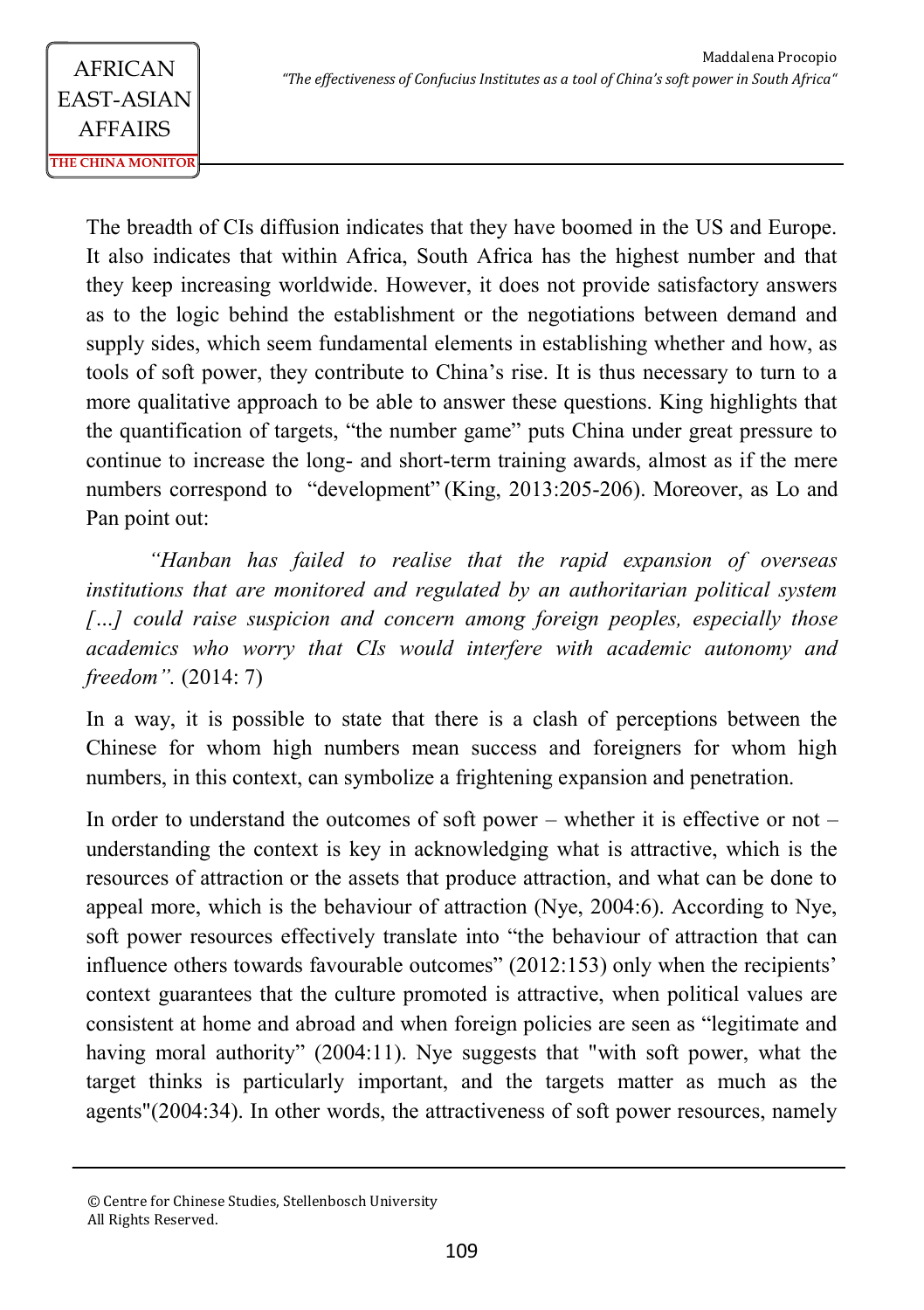cultural products and values, and China's domestic and international development discourses and performances, depends as much on how local agents perceive them as it does on Chinese agents (Nye, 2012: 153).

### **The case of South Africa**

Nye's pre-requisites are analysed with reference to the case of South Africa so as to establish whether Chinese culture can be attractive to South Africans, whether Chinese political values are consistent domestically and abroad, and whether they translate into a foreign policy that is perceived as "legitimate and having moral authority". Following the analysis of pre-requisites, a study of the behaviour is presented to show how executive and student targets engage with CIs and if they impact on the fulfilment of CI aims.

#### **Prerequisites**

In order to understand what elements of Chinese culture can be attractive to South Africans, it is necessary to overview the structural and ideological elements upon which South Africa's cultural interests and divisions rest. One of a handful of middle income countries on the continent, the South African economy has diversified away from a sole reliance on resource extraction, and has developed a modest industrial base, a solid financial services sector and even a small IT sector. In social terms, there is a visible segment of society – that is generally of white and Indian (with some mixed race and black Africans) background, reflecting the racial hierarchies of privilege under apartheid. Their orientation has traditionally been towards Britain, Europe and the United States, reflecting the colonial heritage and the prevalence of English amongst this group. At the same time, the vast majority of South Africans are of black African origin and their cultural reference points are broad, ranging from traditional Zulu, Xhosa and Pedi/Sotho sources, to British and American culture – especially through African-American culture – which has also had an influence on music and ideas. This diversified and layered context presents an especially complex setting for the projection of Chinese soft power.

South Africans, especially in urban areas, have been exposed to Chinese culture

<sup>©</sup> Centre for Chinese Studies, Stellenbosch University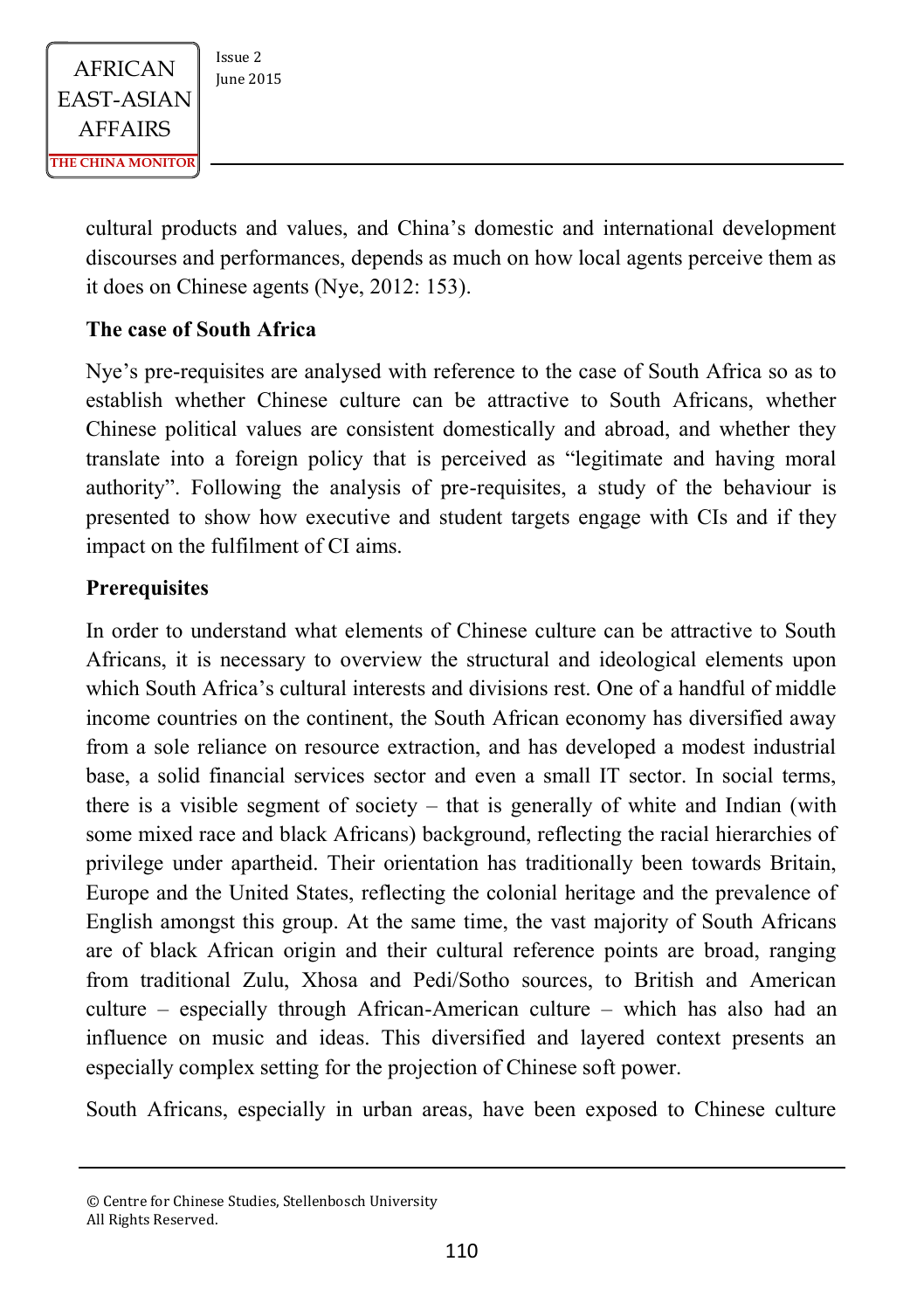since the late 1800s when the first migration waves from China to Southern Africa started (Harris, 2012), in contrast to most other African countries where the presence of Chinese migrants and investments only became visible in the past 20 years. With Africa's largest number of South African born Chinese, who belong to different communities, South Africa offers unique insights into the processes of integration, alienation, and influence on its fulfilment of foreign and economic needs (Yap, 1996; Park and Tu, 2010). While the diaspora has created important societal links with South Africans over decades, ranging from cultural to economic ones, the most recent migration wave, which started at the beginning of the  $21<sup>st</sup>$  century, has given rise to "divided views on what being "Chinese means" (Alden and Wu, 2014:27) and has impacted on both relations with locals and those within the diaspora. Economic aspects have become the most visible contemporary form of engagement, as opposed to cultural exchanges. The South African population holds both positive (Smith and Van der Westhuizen, 2013) and negative (Ethics Institute of South Africa, 2014) perceptions regarding the economic dimensions associated with China's engagement with the country, mostly depending upon the sector of involvement, as noted by senior economist Tony Twine (Campbell, 2010). As Chinese migrants increase and their activities diversify, cultural attractiveness becomes increasingly connected and associated with the activities these actors engage in.

Beyond cultural attractiveness, the other element that Nye suggests is crucial in determining whether soft power can "work" in any given context is the consistency of political values. China's political values emphasise the importance of creating a harmonious society, where respect for authority is deep-rooted in people's mentality and economic development is the key to success. These values translate into a foreign policy of (attempted) non-interference with a strong focus on enhancing economic foreign policy and diplomacy. On the other hand, South Africa, considered by many a pivot between Africa and the rest of the world, has a complex and fragmented national identity that is anchored to historical events and has an impact on domestic and foreign policies. While China's call for harmony and noninterference is well received by a country like South Africa with a strong negotiation

<sup>©</sup> Centre for Chinese Studies, Stellenbosch University All Rights Reserved.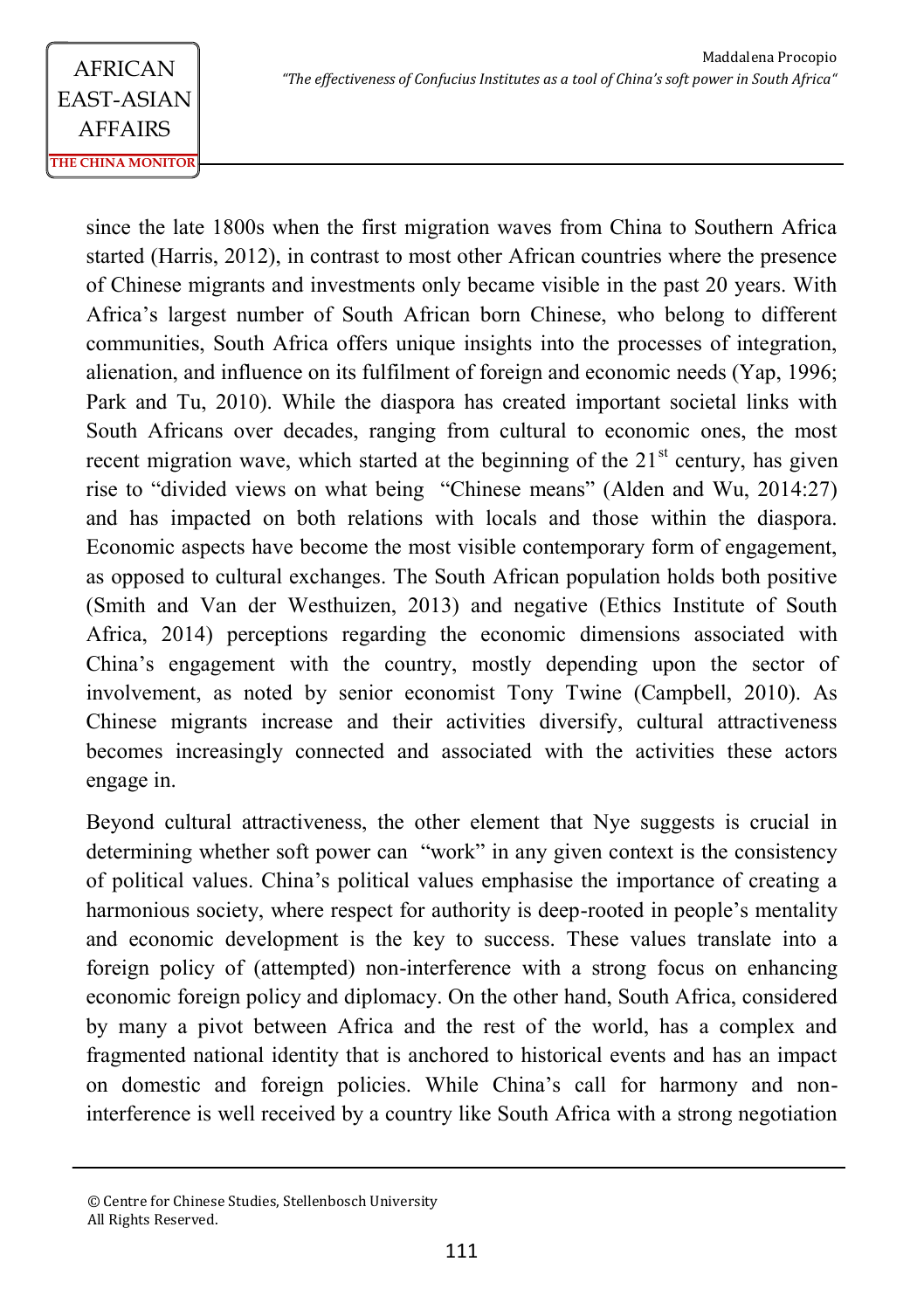$AFRICAN$   $\begin{array}{|c|c|} \n \hline \n \text{Issue 2} & \n \text{Iunie 2015} \n \end{array}$ EAST-ASIAN AFFAIRS **THE CHINA MONITOR**

preference vis-à-vis the use of force to solve conflicts, respect for human rights has become a fundamental element of the socio-political discourses and practices in South Africa and in the country's foreign policies, though it remains less problematized in China. As a consequence of this, China's current political values are appealing to South Africans to a certain extent only. Alden and Wu suggest that:

*"there are elements of the South African experience – from its commitment to democracy and the diversity of its civil society to its own economic and political aspirations on the continent – that may suggest barriers to the deepening of ties beyond a certain point".* (2014:27)

In other words, bearing in mind Nye's above mentioned prerequisites for soft power to be effective, while China's political values are consistent at home and abroad, its foreign policies are not thoroughly perceived as legitimate or morally acceptable. As such the soft power exercised may be irrelevant in a context where the content of such policies is not for all equally attractive.

### **Behaviours of engagement: targets and aims**

The interests that characterise the engagement between local and Chinese agents vary in their overlapping and complementarity. By breaking down the process of establishing and managing a CI it is possible to identify different types of behaviour that help to provide a basis for more accurate qualitative measurements. At the executive level (composed of CI/CC Chinese and local directors, as well as managers) the engagement is characterised by persuasion from the Chinese side and by specific interests and concerns from the host institutions in setting up a CI. At the students' level, the engagement needs to be investigated more comprehensively through further research. Available findings, however, suggest that South African students are generally attracted to studying Chinese partly because of China's economic promises and partly because of a set of cultural attributes. CIs' aims, however, often do not take into consideration students' particular motivations and are rather more oriented towards a mass provision of language courses only partially supported by additional activities.

<sup>©</sup> Centre for Chinese Studies, Stellenbosch University All Rights Reserved.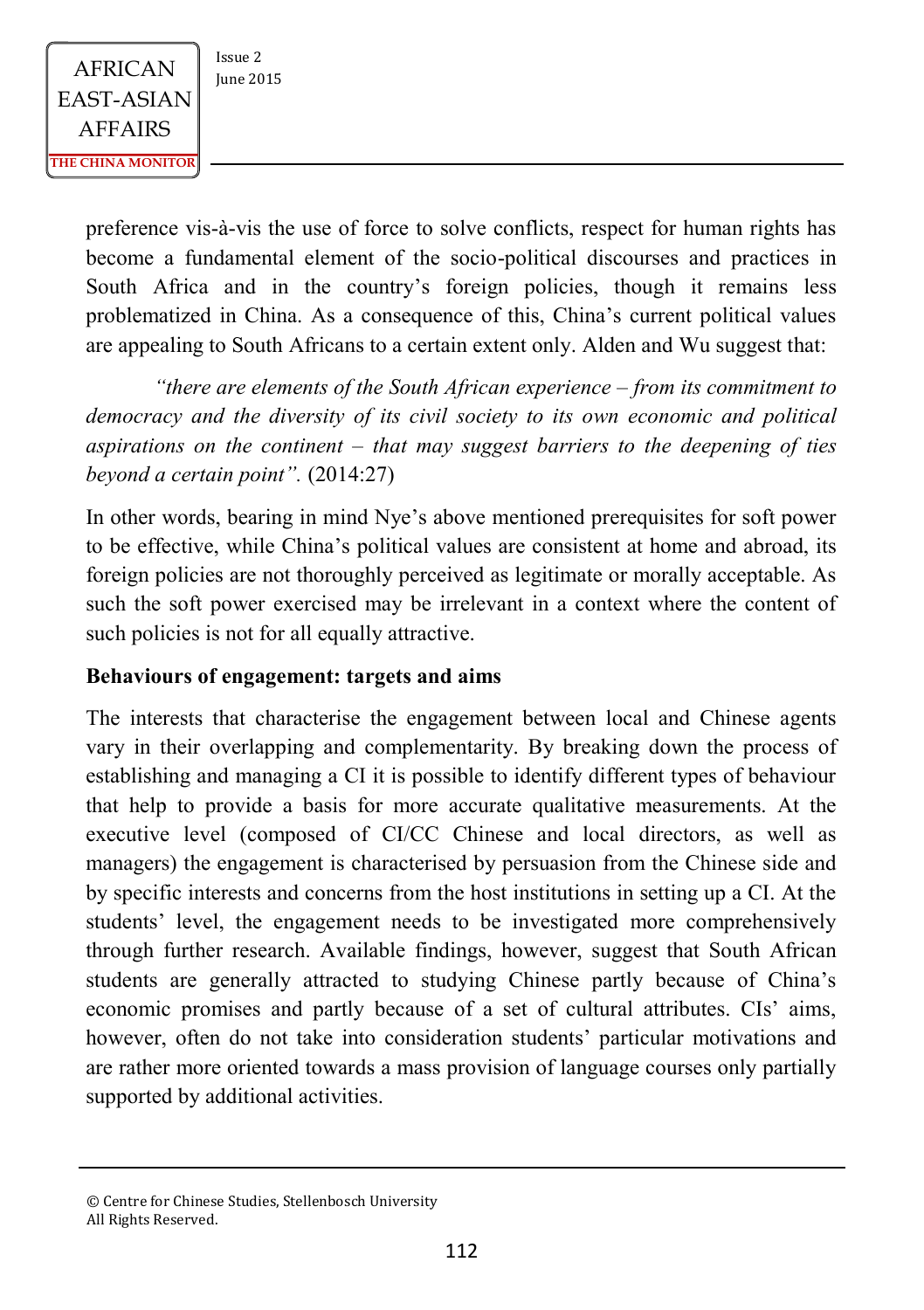### **Executive level**

Starting from the decision to establish a CI, the Confucius Institutes By-Laws state that there must be "a demand for learning the Chinese language and culture at the applicant's location" (Chinese Language Council International, Constitution and By-Laws). The Chinese Embassy officials in South Africa also state that the Confucius Institute "is requested by African universities" (Officer at Chinese Embassy in Pretoria, interview, August 2012). Yet managers at the institutes in South Africa assert that the request mostly comes from China, or from business people deeply involved with China, or even the Chinese Embassy. The demand side of the equation was, in no case, triggered by bottom-up requests from students or staff; it was, rather, generally an executive strategy (CI Manager 2, interview, August 2012) put forward by the institutions' decision-making organs. This was generally a consequence of preliminary propositions by Chinese agents, including at times, invitations for future CI managers to attend CI conferences in China in order to exchange information concerning the challenges and benefits of setting up and running an Institute (interviews with CI managers, 2012, 2014).

The initial persuasion (at times supported by payments whose logic resides beyond the boundaries of soft power) is accompanied by both concerns and interests from the host institution's executive. Concerns mainly relate to a perceived uncertainty over the institutes' independence from the Chinese government, which is sometimes identified as "problematic" due to its poor human rights record and its authoritarian style, and feared to have potentially negative impacts on academic freedom. These concerns have, at times, translated into heated debates within the potential host institutions as, according to a few CI managers, the presence of China challenged South African institutions' relations with other partners, and institutions face the challenge of justifying their relations not only with China but with any other partner countries. One CI manager reported that:

*"as an institution we have not decided why we partner with America, why we partner with Zambia. We never had political issues in our partnerships. But with China… it raises questions especially around human rights issues. And that was a* 

<sup>©</sup> Centre for Chinese Studies, Stellenbosch University All Rights Reserved.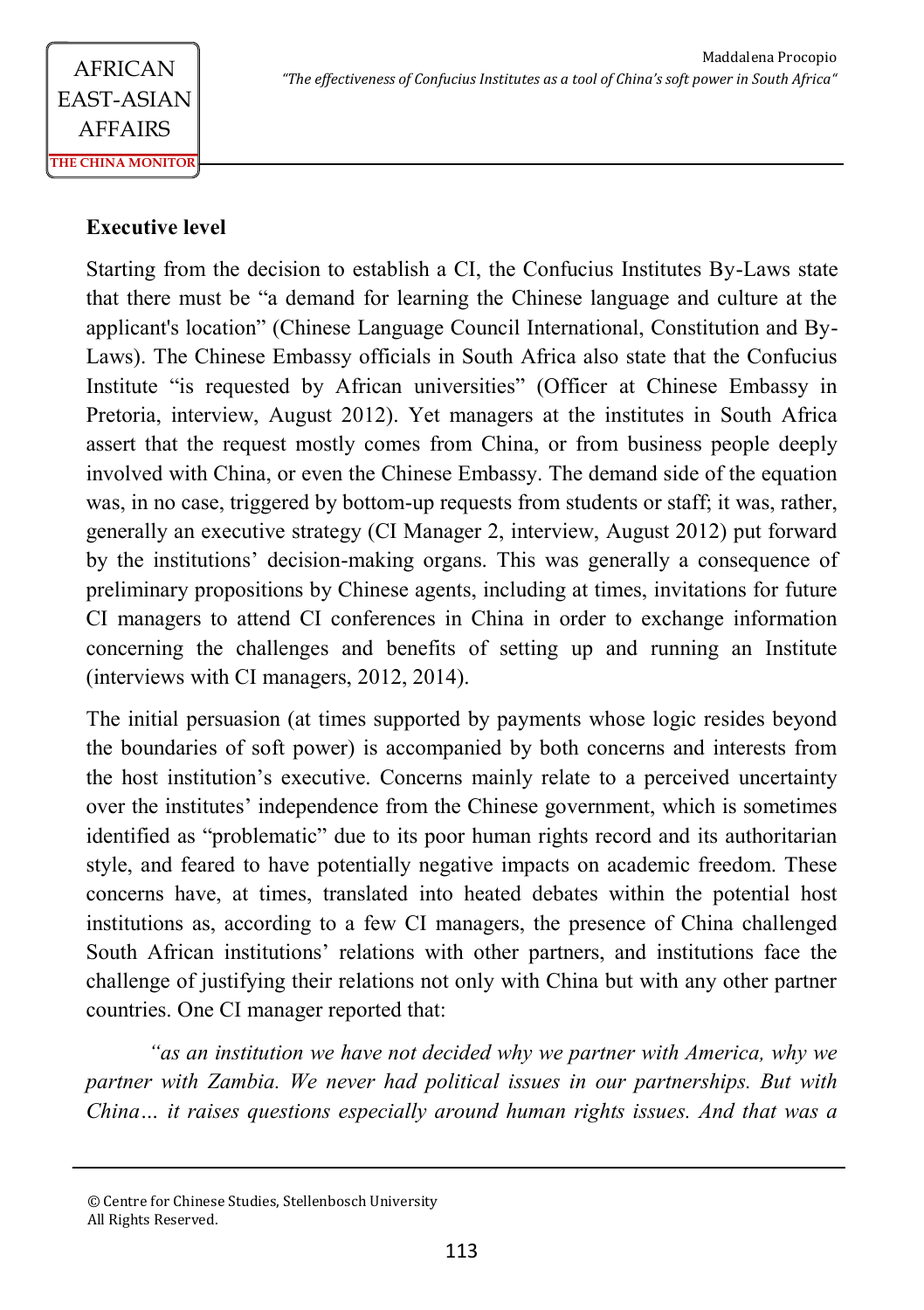

*thing that challenged the rest as well: why do we work with America? It made the institution think about big picture issues".* (CI Manager 2, interview, August 2012)

Similar concerns about the limitations regarding topics that are considered sensitive by China, such as the "One China Policy" or "Falun Gong", have sparked protests and withdrawal from the project in a few institutions across the world in light of academic freedom. This is not the case in South Africa. Most South African institutes have reported that the proposal they submit at the beginning of the year must be approved by Hanban in terms of budget, but that there are no clashes as far as the activities are concerned, although they are aware that certain topics are better avoided as sensitive. In South Africa most institutes do not perceive the limitation on the content as a reason to not run the institute, but rather as an element of Chinese culture that does not necessarily have to clash with language teaching. As one interviewee put it, the institute would not work if there was a particular push over the subjects of teaching "and the Chinese are starting to see it" (CI Manager 6, interview, August 2012).

The pro-active and regulatory approach is not equal to affirming that CIs spread propaganda content across the university. It is not equal either to stating that if it were not for persuasion there would be no interest in setting up the institute, but it does add complexity to what is described as a linear demand-supply phenomenon.

Beyond the persuasive behaviour, there are aspects of the engagement with China that are attractive at the executive level. This includes the expansion of connections with Chinese institutions; monetary, textual and human resources' assistance to set up and run the institute; prizes; links with other partners, including the private sector, and so forth. According to CI managers, one of the advantages in setting up an institute is the fact that "there's a shared credibility for you as a SA institution to be hosting an institute when you go and speak to other Chinese partners". Setting up an institute is seen as a "cornerstone for mutual understanding and broadening connections on which a lot of other initiatives could be built". It is also about "creating a network of friendships in China […], looking for collaboration and opportunities". It is believed, by some, that "if the government strategy brings us closer together, universities need to take that on board and think about ways that

<sup>©</sup> Centre for Chinese Studies, Stellenbosch University All Rights Reserved.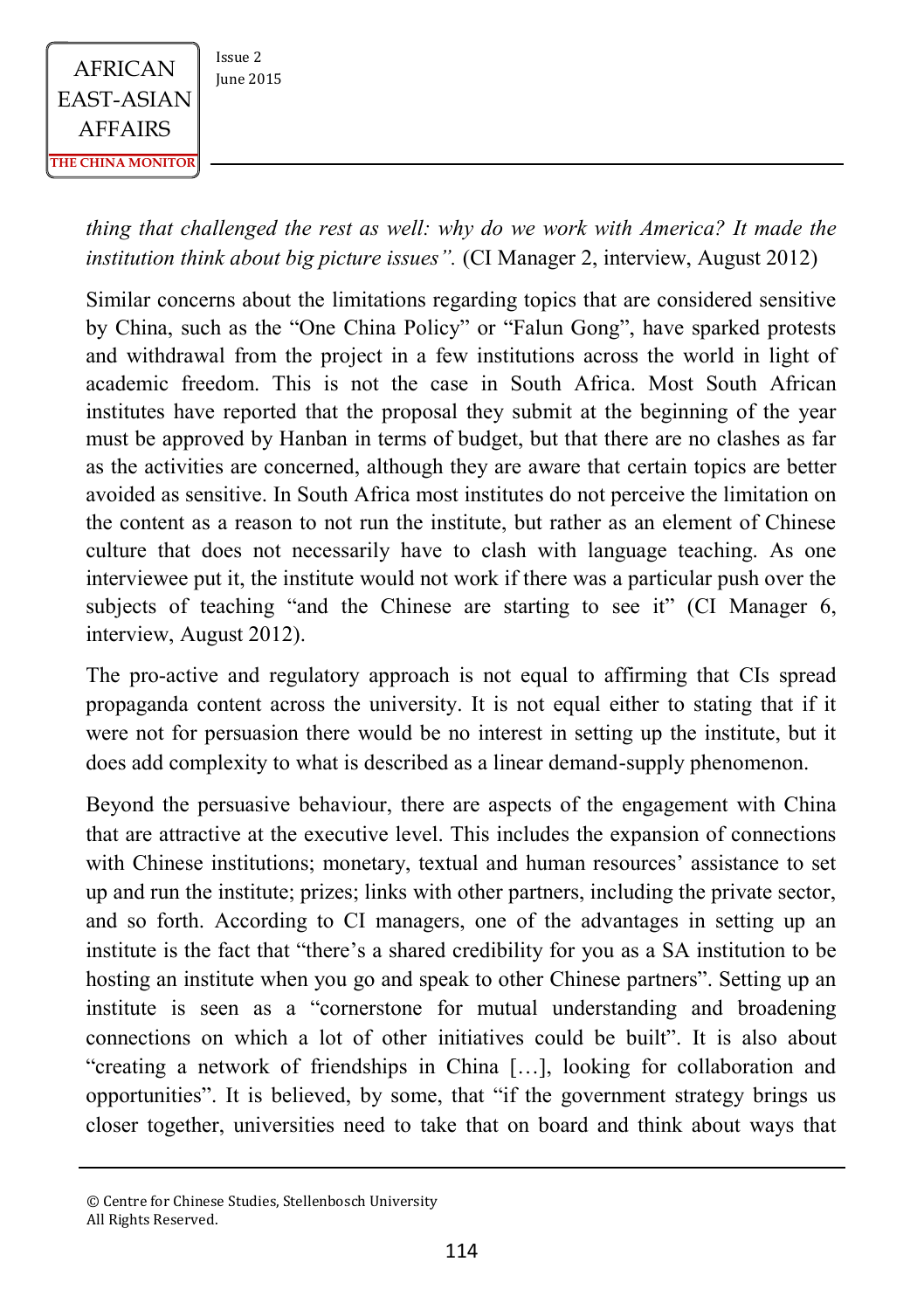meet own goals" (CI Manager 2, interview, August 2012). Other interests concern opening an avenue for students to get funded, or the necessity of training students in Mandarin so that local organisations could benefit in their trading activities with China (CI Manager 3, interview, August 2012). In addition, the competition between the Chinese and other foreign actors provides South African institutions with more opportunities. According to a manager:

*"[w]e have more offers […] With the Chinese offering scholarships, the Americans are coming as well because of the competition".* (CI Manager 3, interview, August 2012).

Then there is the attraction of receiving financial, textual and human resource assistance from the Hanban to set up and run the institute. Institutes and classrooms in South Africa receive between 50 per cent and 80 per cent of the annual funds from the Hanban to run the CI/CC. The budget submitted to the Hanban includes activities carried out throughout the year, including trips to China by staff and students. In other words, it does not only involve purely didactic, but also public relations' assistance. Despite the fact that the Hanban's support to foreign institutions should mainly be provided for the first three to five years, the institutes in South Africa still seem to be heavily reliant on the Hanban even after the initial phase. This aspect has been identified as problematic, especially if understood in terms of the sustainable development of the project. According to an interviewee:

*"local universities do not see the opportunity of teaching Chinese, they are only happy because they get the money. They do not work hard to train local teachers and set up funds to pay teachers".* (CI Manager 2, interview, July 2014)

This is, however, slowly changing in South Africa, with a couple of institutions starting to provide significant funding for the development of Chinese language curricula, whose reliance on CIs is reduced to teacher provision. The quality of teaching and teachers is also part of the current debate. The Hanban provides, through Chinese partner institutions, a Chinese director and Chinese teachers, most of whom are volunteers, often not fully prepared to teach Chinese as a foreign language and thus causing quality assurance concerns (Siow, 2011; Ren, 2012).

<sup>©</sup> Centre for Chinese Studies, Stellenbosch University All Rights Reserved.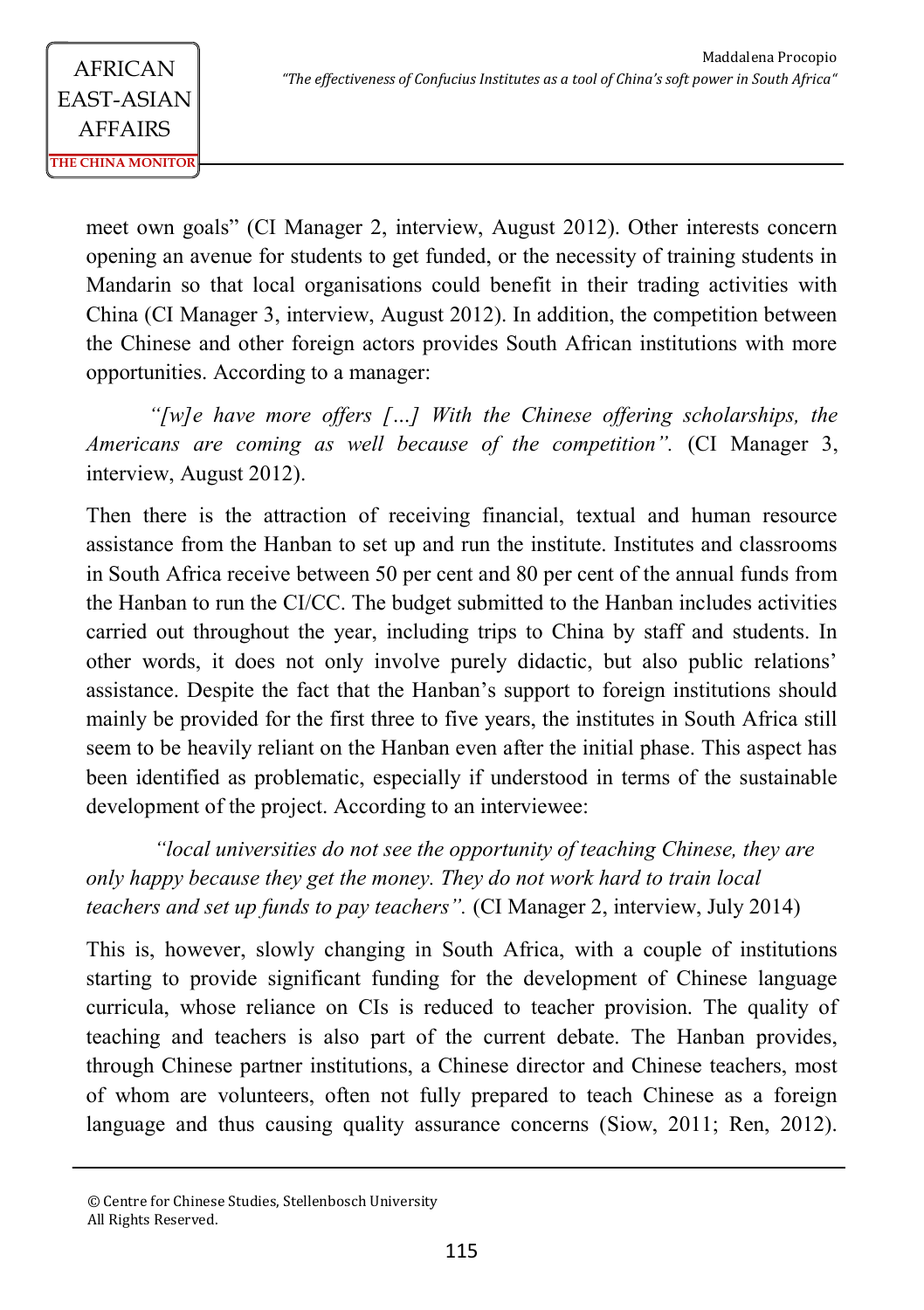Despite the fact that the training of local teachers would be advisable, there is scepticism concerning the Hanban's interests in letting host institutions develop their own teachers' body. According to an interviewee:

*"even if we train all the teachers, they [the Hanban] would still send the director and the volunteers. I do not think it will ever develop into something independent because it would undermine the diplomacy".* (CI Manager 3, interview, July 2014)

In this context of Chinese financial and human resource pre-eminence, the bureaucratic and day-to-day encounters between local and Chinese agents shape, from the bottom, the effectiveness of the institutes in support of China's rise. The trust that is built through exposure to each other and interaction varies and with it varies the commitment to deep and prolonged relationships. This trust is undermined when the Chinese quantification of targets, (in other words, the more the better), clashes with local expectations and practices, less concerned about the numbers than about the content. A South African manager pointed out that:

*"the Chinese say there are 100 students, but they count double. There are 50 in the first semester and the same 50 in the second semester".* (CI Manager 3, interview, July 2014)

When Hanban reports that the number of students registered at Confucius Institutes worldwide in 2011 was 500,000 doubts arise as to whether the figures are meant to seriously represent students' enrolment or, rather, to exaggerate the power of attraction. Similarly, incongruences between locals' expectations and CIs' aims, generate fears and suspicion or, at the minimum, confusion at the host institution's executive level concerning the behaviour that is appropriate within the statemonitored CI's structure. These fears, and the suspicion and confusion that comes with them, however grounded or not, may translate into a "stumbling block in the development of China's cultural diplomacy" (Lo and Pan, 2014: 7).

#### **Students Attraction**

Measuring the effectiveness of CIs at the student level involves, as with the executive level, an analysis of both the sources and behaviour of attraction. With

<sup>©</sup> Centre for Chinese Studies, Stellenbosch University All Rights Reserved.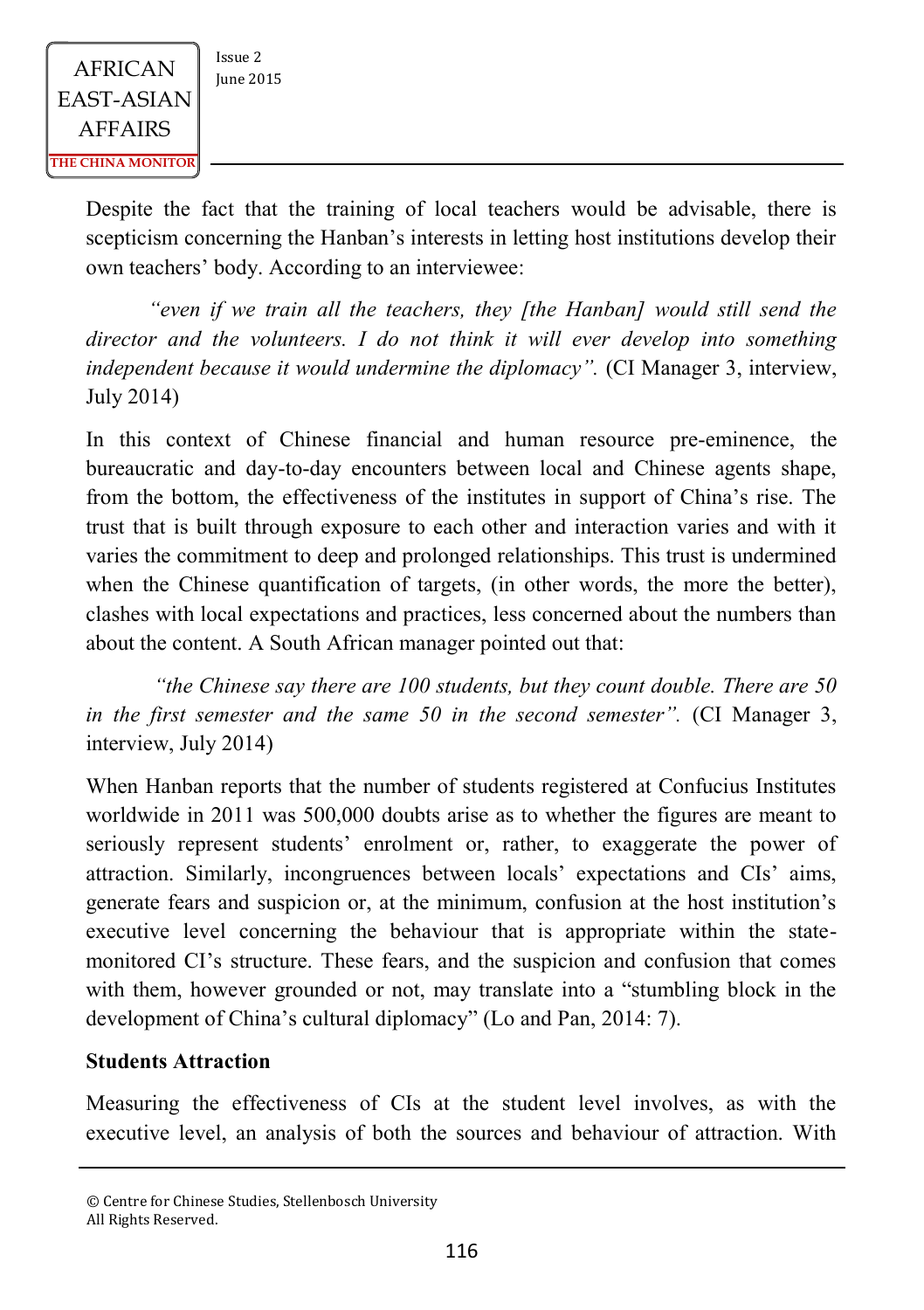students, even more than with the executive, although a quantitative approach is often deemed appropriate to evaluate the effectiveness of CIs/CCs, counting the number of students enrolled – especially if for the first time – is not a good indication of how effective the institutes are as tools of soft power. This is particularly so when the effectiveness relates to the support for China's rise. In fact, the (high) enrolment of students in Chinese language courses is not a guarantee of generalised positive perceptions towards China and, as a consequence, of support for the country's rise. Notwithstanding this, a quantitative measurement can be an indication of how effective the *sources* of soft power are, as an aggregate, in raising the appeal of starting to study Chinese language and culture. These sources range from the arts to business and from language to traditional medicine. Mostly diffused through the media, Chinese migrants, the internet and other globalised means, these sources of attraction are also utilised by the institutes at particular events to attract prospective students. But is the initial interest and curiosity in China, that which motivates students to embark on a language course, already a measure of success in supporting China's rise? Or is the positive outcome dependent on the type of experience they embark on? The argument is that, as with the executive, the content of the experience can be crucial in determining the success of the initiative.

To add complexity to this quantitative versus qualitative debate, the number of students per institute/classroom has not significantly increased in the past few years, while the number of institutes and classrooms set up in South Africa is increasing. In looking for an explanation it is interesting to look at the type of courses offered. The levels taught range from beginners to degree level, but especially in primary and secondary schools the courses offered are mainly introductory and do not provide a developed curriculum after the initial introductory level. At the same time, the degree levels start from beginners so that students in secondary schools who wish to continue their studies do not necessarily see an appealing opportunity at the university level to continue their learning process (CI Manager 2, interview, July 2014). In the words of a South African manager:

*"We can't stick to have beginners beginners beginners. We need more first, second, third year. Students should progress. But they [the Chinese] don't get it.* 

<sup>©</sup> Centre for Chinese Studies, Stellenbosch University All Rights Reserved.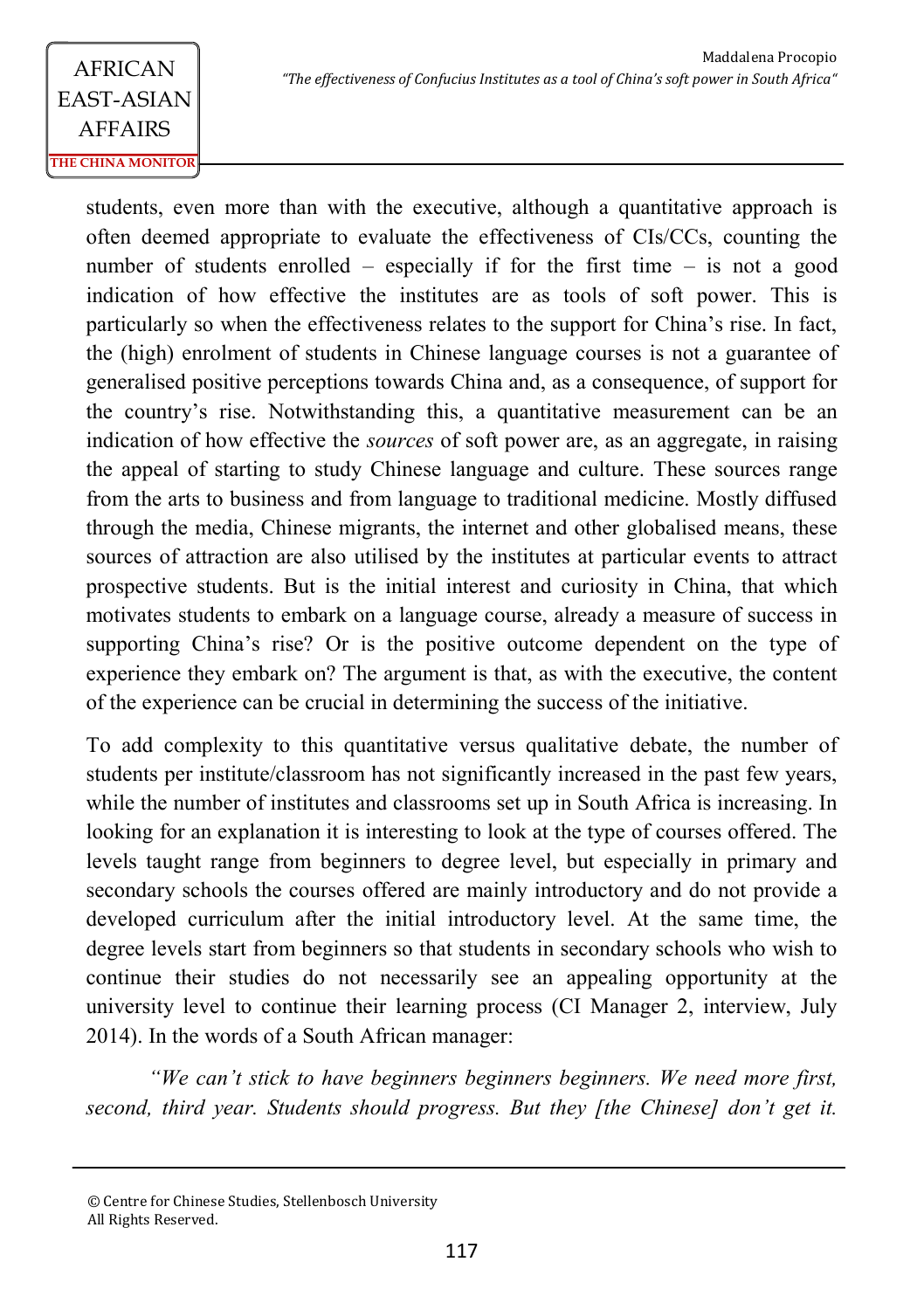

*They want to have Chinese in more schools rather than deepening it down".* (CI Manager 2, interview, July 2014)

This focus on the breadth rather than the depth of diffusion could be the result of decreased interest among students, but also the cause of such decreased interest. It can also be an aim in its own terms, as in the desire to expose the highest number of students to Chinese language and culture with the belief that even a brief exposure can produce positive results for the provision of support for China's rise. This as opposed to a deeper exposure that presumably provides more understanding (though maybe unnecessary for the purposes of supporting China's rise through the attenuation of negative perceptions) but where the students' interest is more difficult to maintain.

The focus on the quantity of enrolled students as an indication of effectiveness over the depth and quality shows its shortcomings also in relation to the quality of texts and teachers. The textbooks used are problematic mainly for their intellectual simplicity vis-à-vis language simplicity:

"*the domestic Chinese scenes portrayed in the texts are alien to foreign readers, the materials go beyond their language mastery or acquisition abilities and the rote memorisation they require is too boring to arouse readers' interest (Confucius Institute Headquarters 2011)".* (Lo and Pan, 2014: 10)

These are, however, problems that do not only pertain to Confucius Institutes, but also to independent language centres as the books utilised to teach the language are often the same. This shortcoming can be addressed by integrating the language learning with cultural activities aimed at broadening the students' experience and understanding of China. In most institutions in South Africa these extra activities are part of yearly programmes. However, they are often one-off recreational events rather than scheduled as part of the academic disciplines. As for the teachers, the shortage of experienced teachers is a problem that is solved by sending volunteers abroad after they have received limited training that, in turn, causes quality assurance concerns, particularly linked to their inability to "develop or tailor teaching and learning resources and pedagogies effectively to meet the interests and

<sup>©</sup> Centre for Chinese Studies, Stellenbosch University All Rights Reserved.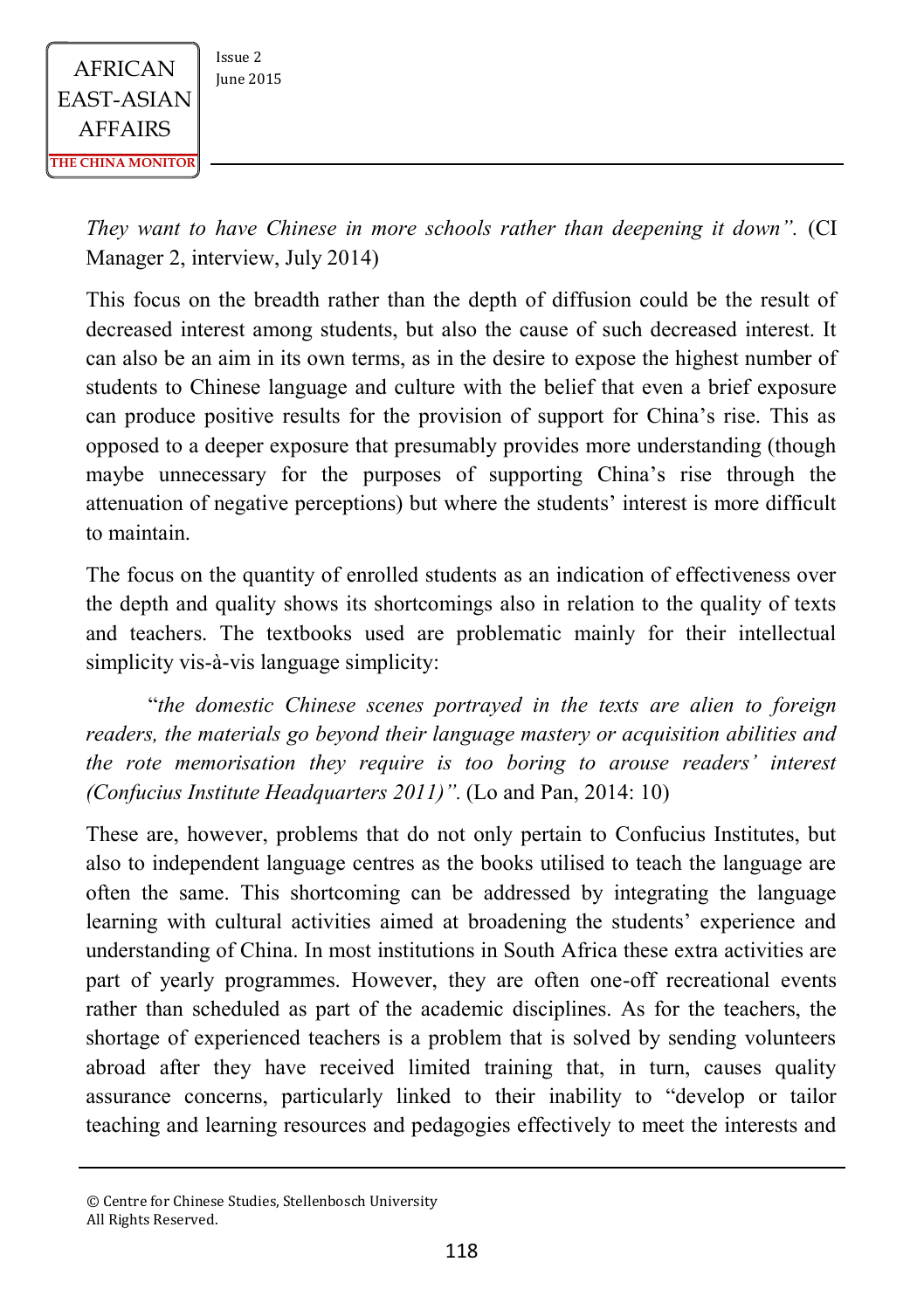abilities of local students" (Lo and Pan, 2014: 10; Confucius Institutes Headquarters, 2011; Siow, 2011). These negative attributes of textual and human resources seem to create conflicts between the tools used to project soft power and the intended outcomes by providing an image of China that can only have limited appeal, especially in the long run.

The last aspect to consider when analysing the effectiveness of CIs at the student level is the modalities of attraction through the promise and provision of scholarships. There are a number of initiatives put in place at the global level to guarantee students experience China first hand. Within the context of CIs these initiatives include the Chinese Bridge competition, summer camps, CI scholarship programmes, the annual CI conference and other specific scholarships for targeted groups, for instance singers. Payments, such as the provision of scholarships and the funding of summer camps, seem to be appealing to students, especially in contexts where the economic asymmetry between China and the local context is significant. Scholarships are often provided at the beginning of a students' engagement with the CI and are aimed at providing students with a deeper understanding of China. Despite these efforts, interviews with CI managers suggest that unless the course is taken for a full university degree – in South Africa only provided by one tertiary institution through the CI - only a small portion of students continue in years beyond the first. Student rates drop significantly between the first and subsequent years.

On the whole it seems that CIs' objectives *vis-à-vis* the students revolve around exposing the highest number to Chinese language and culture, not only through the courses at foreign institutions but also through visits to China. By providing a platform to experience China the institutes do allow students to broaden their (pre) conceptions about the country even when the limited time of study does not allow for a deeper understanding. However, more empirical research is needed to provide a picture of students' experiences in South Africa and China so as to unpack how their expectations are met. This is crucial in evaluating how their initial interest towards China, i.e. the motivation to embark on a Chinese language course, is maintained and grows to the point of benefiting China's soft power aims.

<sup>©</sup> Centre for Chinese Studies, Stellenbosch University All Rights Reserved.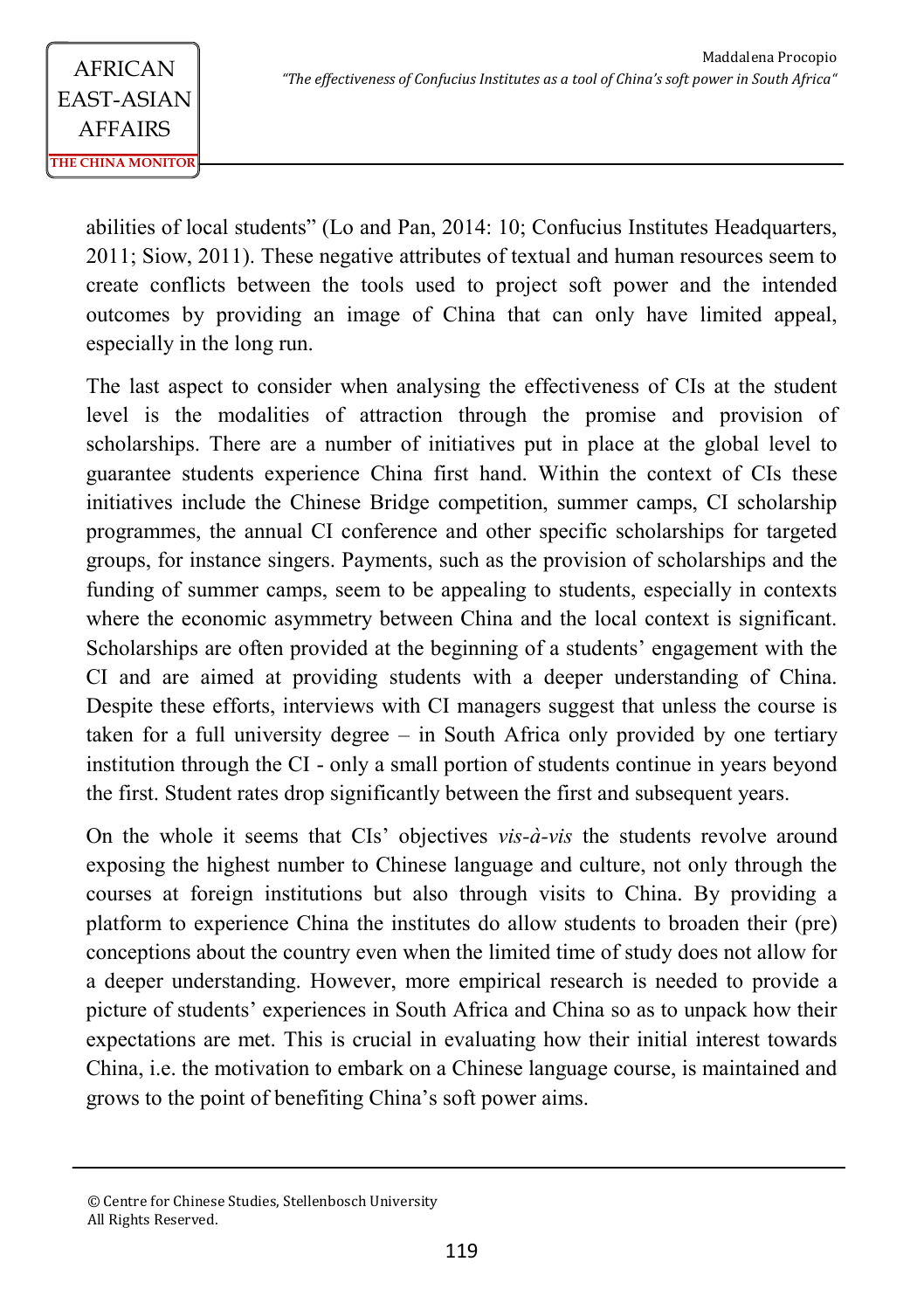

### **Conclusion**

China is using a combination of hard and soft power in its foreign policy worldwide, including Africa. The domination of China's economic diplomacy in Africa has resulted in heated debates within and outside of African contexts as to the impact China would have in the social sphere. By observing their own transformation, Chinese leaders increasingly realised the importance of accounting for people's perceptions and reactions and started emphasising people-centred approaches. The Chinese language, often a tool of alienation from foreign populations due to its difficulty, has increasingly become a tool of foreign policy, a symbol of opening up. With the establishment of Confucius Institutes in 2004, language as a tool has become all the more important in acting as a medium to present a weighted image of China aimed, according to the Chinese, at counterbalancing the negative one produced by biased Western media, as well as Chinese migrants overseas. Critics have quickly jumped to portray the state-led educational centres as cradles for propaganda diffusion, accusing them of indoctrinating students. While these critiques have often overestimated the role of CIs, there has been little emphasis on the research front on providing accurate studies that move away from generalisations and take into consideration the *loci* of implementation.

Drawing on the findings of the South African case, it is argued that Confucius Institutes are only partially effective as a tool providing support for China's rise. While they are well able to attract institutions and students to respectively set up CIs and enrol, the *types* of behaviour involved vis-à-vis both the executive and the students can, at times, undermine the efforts. At the same time, the lack of proper evaluation mechanisms seems to suggest that the emphasis is not on how satisfactory and effective the educational experience is, but merely on providing such educational experience, as if the mere provision were sufficient to fulfil the project's aims. In particular, in relation to the executive, the confusion and suspicion over the bureaucratic system to which CIs are subjected and are part of, and the awareness that there exist norms of conduct when it comes to teaching content and practices, seems to translate into a nuanced trust as opposed to a complete trust, towards the Chinese management that could, in turn, act as an obstacle to further developments.

<sup>©</sup> Centre for Chinese Studies, Stellenbosch University All Rights Reserved.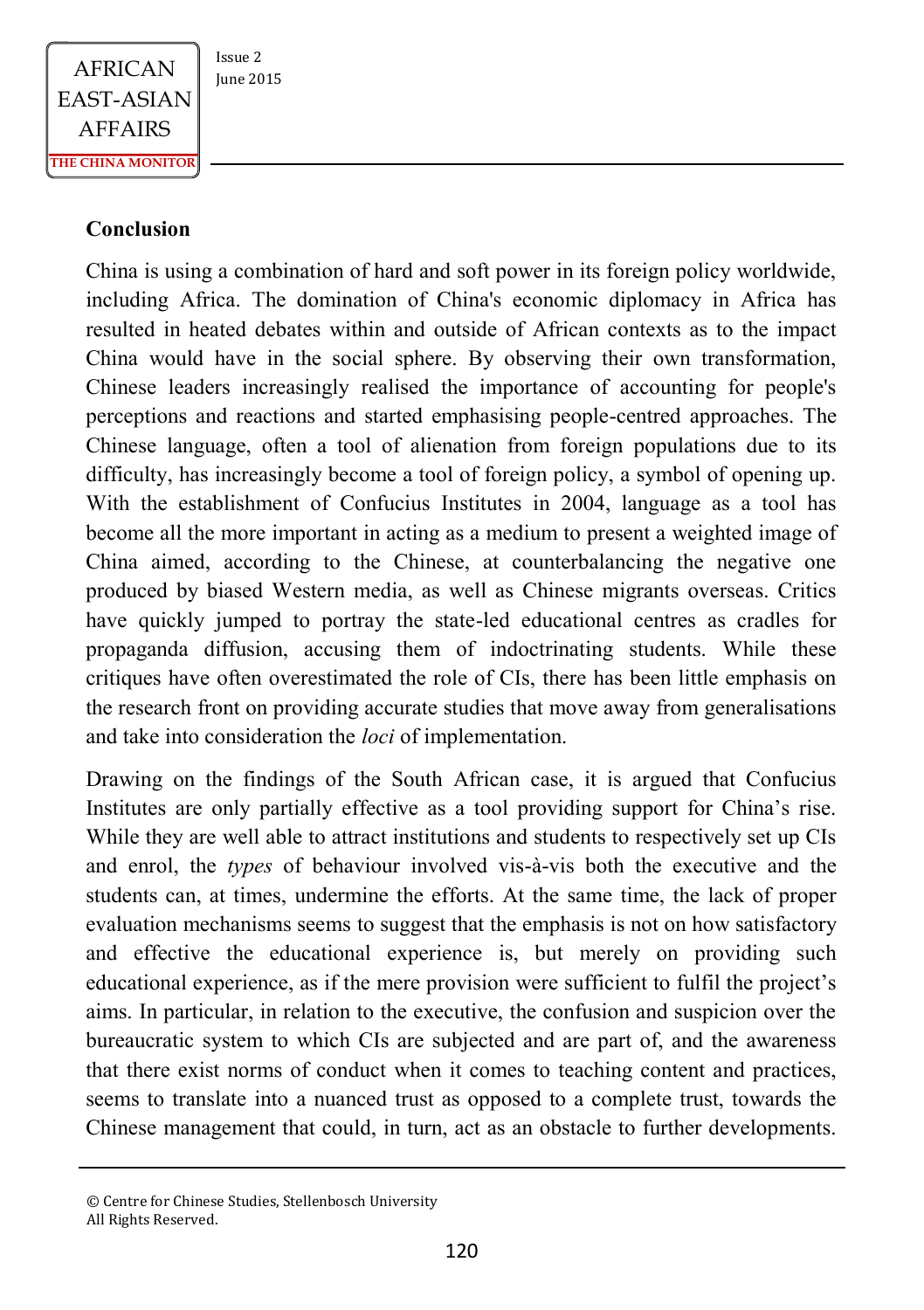In the case of students, the objective of exposing high numbers of students to language and culture is a strategy that can prove effective in terms of allowing students to broaden their knowledge and understanding of China, and in turn expressing positive, or at the minimum less biased, opinions about China. However, whether this is a good strategy to fulfil the objective of making CIs an effective tool supporting China's rise remains to be seen as the students that are briefly exposed to China may be positively affected, but not to the extent of advocating for it in their future personal and professional lives.

As a consequence, while the initiative's aim of exposing people to China, albeit briefly, is capably fulfilled, the project's ultimate aim of supporting China's rise may be more dependent on the type of interaction experience than is currently accounted for.

### **Endnotes**

- 1. While this paper mainly utilises "Confucius Institutes", the concept generally also represents Confucius Classrooms, meant as a sub-category of CIs.
- 2. One of the four that was originally set up at Tshwane University was later shut down and a new one was set up at Durban University of Technology.
- 3. Burundi, Benin, Botswana, Republic of Congo, Cameroon, Eritrea, Ghana, Comoros, Liberia, Madagascar, Mali, Malawi, Mozambique, Namibia, Rwanda, Seychelles, Sudan, Sierra Leone, Senegal, Togo, Tunisia, Zambia, Zimbabwe.
- 4. Although the website is only partially reliable, it is the only official source of information regarding the diffusion of CIs/CCs. Its partial reliability is due to the lack of precision in maintaining the list of CIs/CCs up to date as well as in providing overall numbers per region that are not always matched by the number of CIs/CCs per country. The Confucius Institutes' official website is available at:< http://english.hanban.org/node\_10971.htm>

<sup>©</sup> Centre for Chinese Studies, Stellenbosch University All Rights Reserved.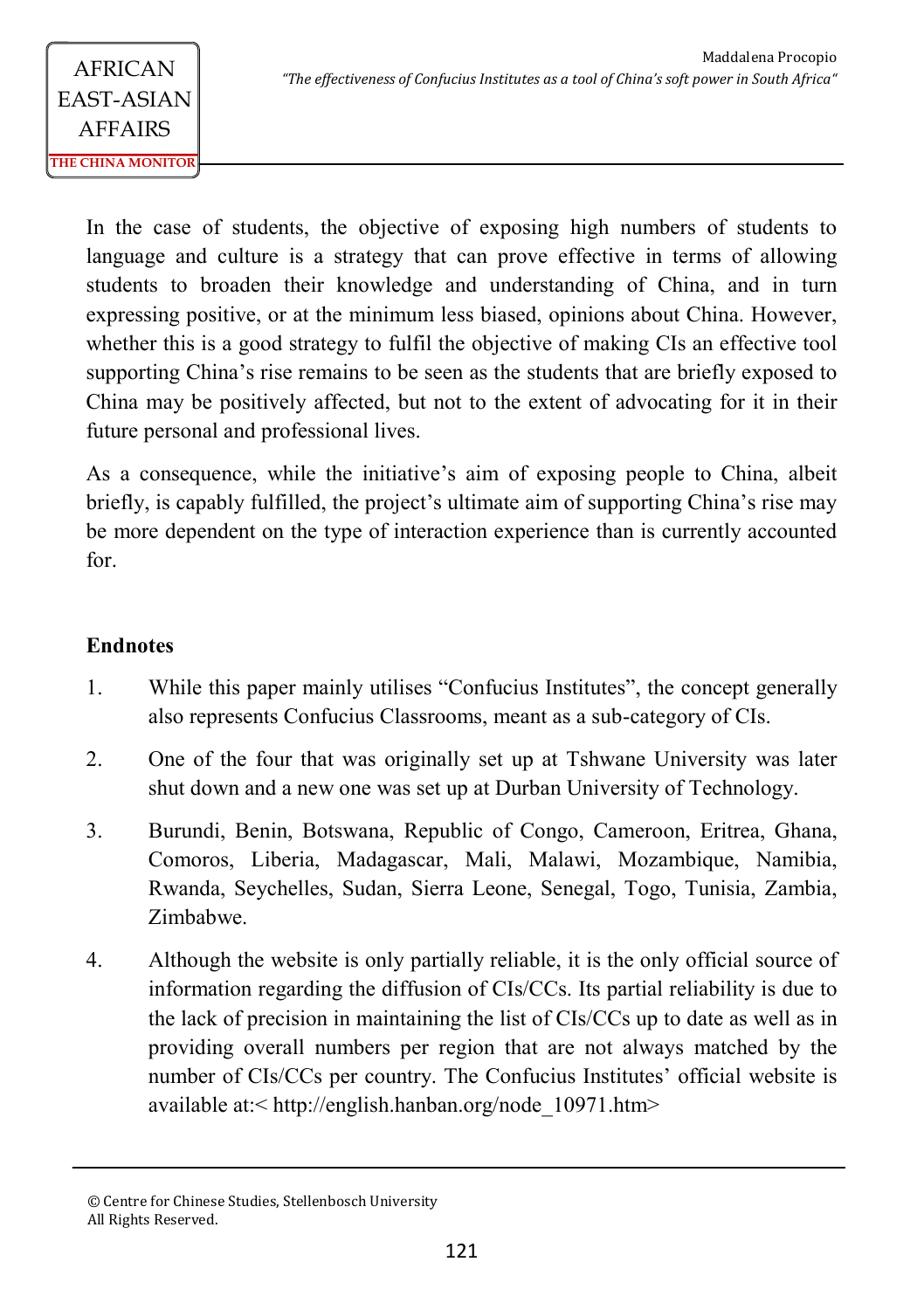#### **Bibliography**

- Alden, C. and Wu, Y., 2014. *South Africa and China: The Making of a Partnership.* South African Institute of International Affairs, Occasional Paper 199.
- Barr, M. 2011. *Who's Afraid of China? The Challenge of Chinese Soft Power.* New York: Zed Books.
- Bell, D. 2008. *China's New Confucianism: politics and every day life in a changing society.* Princeton: Princeton University Press.
- Campbell, K. 2010. Some challenges ahead as SA's new 'partnership' with China takes shape. *Engineering News,* [Online]. Available: http:// www.engineeringnews.co.za/article/some-challenges-ahead-as-sas-newpartnership-with-china-takes-shape-2010-11-05
- Chen, Z., 2015. Chen Zhili: a successful example of international Chinese language promotion and Chinese-foreign cultural exchanges – to the 10th anniversary of the Confucius Institute. *Renmin Daily* [Online] Available: http:// english.hanban.org/article/2015-02/05/content\_573650.htm
- Chinese Language Council International. 2011. Constitution and By-Laws of the Confucius Institutes [Online]. Available: http://english.hanban.org/ node\_7880.htm
- Confucius Institute Headquarters. 2011. Interview with Mrs Xu Lin [Online]. Available: http://www.hanban.edu.cn/news/article/2011-08/17/ content\_290204.htm
- Confucius Institute Headquarters. 2011. *2011 European Confucius Institutes Working Symposium Reference Materials*. Beijing: Confucius Institutes Headquarters.
- Confucius Institutes Online. 2014. [Online]. Available: http://www.chinesecio.com/
- Cornelissen, S. 2010. *The China Monitor*: *Let a Thousand Flowers Blossom*, Issue 47. The Centre for Chinese Studies: Stellenbosch University.

<sup>©</sup> Centre for Chinese Studies, Stellenbosch University All Rights Reserved.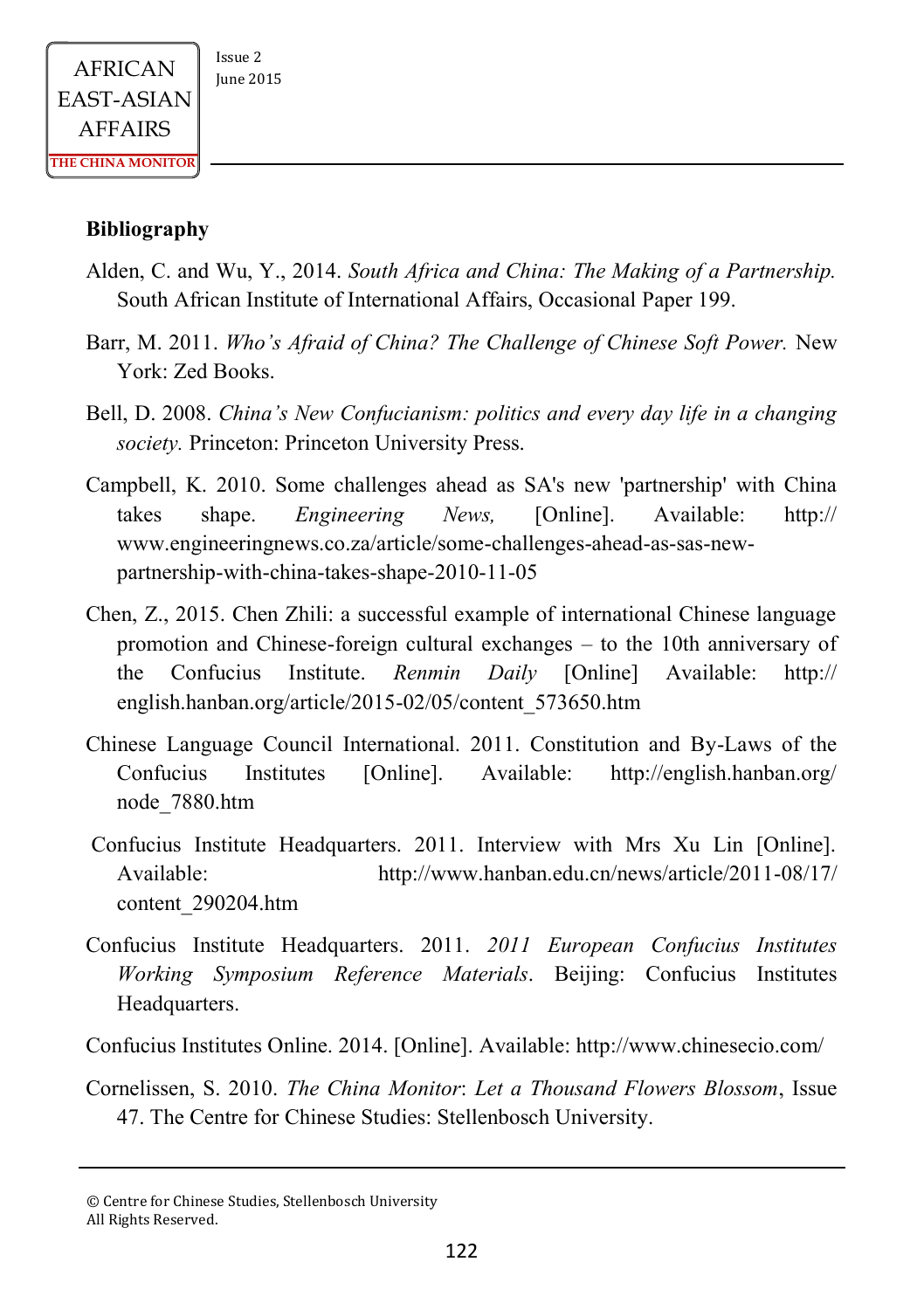- Dietz, T., Havnevik, K., Kaag, M. and Oestigaard, T. (eds.). 2011. *African Engagements: Africa Negotiating an Emerging Multipolar World*. Leiden-Boston: Brill.
- Ding, S. 2008. *The Dragon's Hidden Wings: How China Rises with Its Soft Power*. New York: Lexington Books.
- Ethics Institute of South Africa, 2014. *Africans' Perception of Chinese Business in Africa: A Survey*. Pretoria: Ethics Institute of South Africa [Online]. Available: http://www.ethicsa.org/phocadownloadpap/Research\_Reports/ AfricanPerceptionSurveyChineseBusinessWEBSITEVERSION.pdf
- Gadzala, A., and Hanusch, M. 2010. *African Perspectives on China in Africa: Gauging popular perceptions and their economic and political determinants*. Afrobarometer Working Paper 117. Legon-Accra: Afrobarometer.
- Gil, J. 2008. The Promotion of Chinese Language Learning and China's Soft Power. *Asian Social Science*, 4(4).
- Guo, X. 2008. Repackaging Confucius: PRC Public Diplomacy and the Rise of Soft Power. Asia Papers Series, Stockholm: Institute for Security and Development Policy.
- Harris, K. 2012. The Chinese in South Africa: Five Centuries, Five Trajectories, in C.B Tan, (ed). *Routledge Handbook of the Chinese Diaspora.* Oxon: Routledge.
- Hartig, F. 2010. Soft Power Push or Conspiracy: A Case Study of Confucius Institutes in Germany, *Asian Studies Association of Australia, 18th Biennial Conference*. Adelaide, Australia: 5-8 July 2010.
- Hartig, F. 2012. Confucius Institutes and the Rise of China. *Journal of Chinese Political Science*, 17 (1): 53-76.
- Hartig, F. 2014. The Globalization of Chinese Soft Power: Confucius Institutes in South Africa. *CPD Perspectives on Public Diplomacy: Confucius Institutes and the Globalization of China's Soft Power.* Los Angeles: Figueroa Press: 47-65.

<sup>©</sup> Centre for Chinese Studies, Stellenbosch University All Rights Reserved.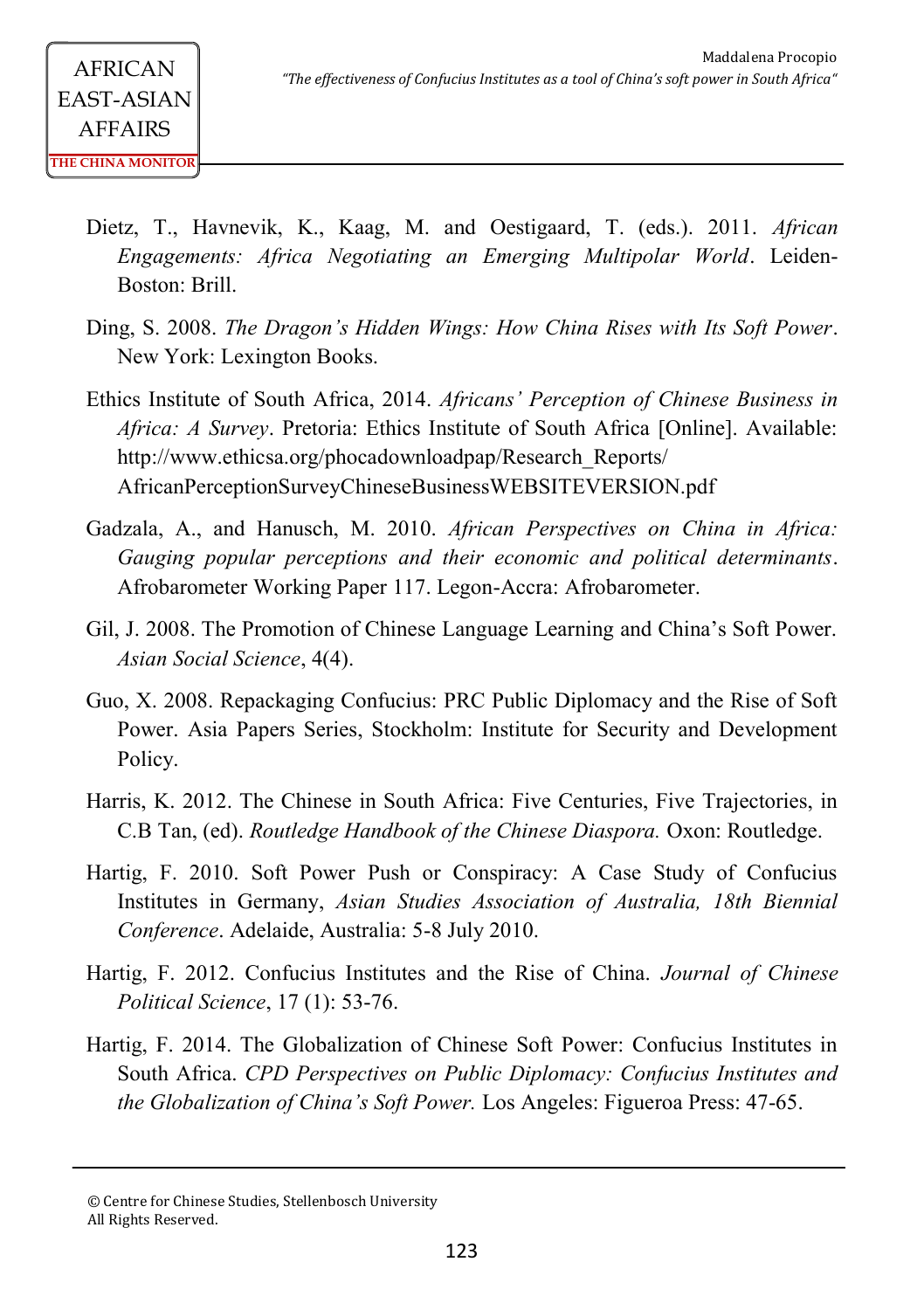- Huang, Y., and Yang, D. 2002. Bureaucratic Capacity and State-Society Relations in China. *Journal of Chinese Political Science*, 7(1-2): 19-46.
- Huntington, S. 1996. *The Clash of Civilizations and the Remaking of World Order.* Old Tappan: Touchstone Books.
- King, K. 2013. *China's Aid and Soft Power in Africa: The Case of Education and Training.* Woodbridge, UK and Rochester, NY: James Currey.
- Li, B. and Luo, J. 2013. Dissecting soft power and Sino-Africa relations in education and exchanges cooperation, in Li, A. and April, F.Y. (eds.). *Forum on China Africa Cooperation: The Politics of Human Resource Development*. Pretoria: Africa Institute of South Africa.
- Lo, J.T. and Pan, S. 2014. Confucius Institutes and China's soft power: practices and paradoxes. *Compare: A Journal of Comparative and International Education*.
- Ministry of Education of the People's Republic of China. 2010. *A Brief Introduction of Teaching Chinese as a Foreign Language (TCFL) of China*. Chinese Government, July.
- Ma, X. (ed.). 2014. New center to strengthen China's soft power. *Xinhua via People Daily* [Online] Available: http://english.peopledaily.com.cn/n/2014/0929/c90782 -8789744.html.
- Nye, J. 2004. *Soft Power: The Means to Success in World Politics*. New York: Public Affairs.
- Nye, J. 2008. Public Diplomacy and Soft Power. *Annals of the American Academy of Political and Social Science,* 616(1): 94-109.
- Nye, J. 2012. China and Soft Power. *South African Journal of International Affairs*, 19(2): 151-155.
- Paradise, J.F. 2009. China and International Harmony: The Role of Confucius Institutes in Bolstering Beijing's Soft Power. *Asian Survey,* 49(4): 647-669.
- Park, Y.J. and Tu T.H. 2010. Introduction: Chinese in Africa. *African and Asian*

<sup>©</sup> Centre for Chinese Studies, Stellenbosch University All Rights Reserved.